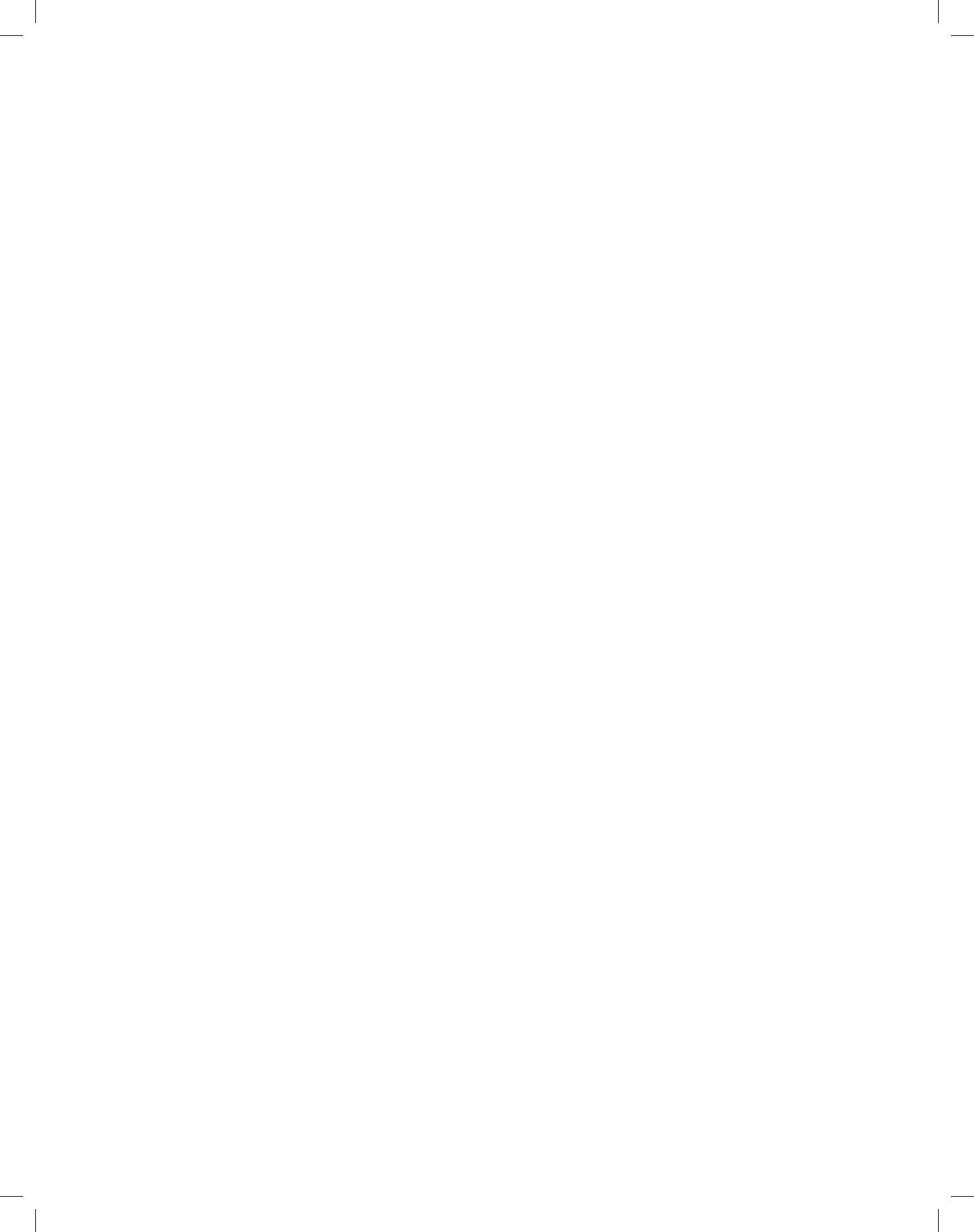(Incorporated in People's Republic of China)

### **Balance Sheet as at March 31, 2022**

|                                     | <b>Note</b> | As at<br>March 31, 2022 |               | As at<br>March 31, 2021 |               |
|-------------------------------------|-------------|-------------------------|---------------|-------------------------|---------------|
|                                     |             | <b>RMB</b>              | ₹             | <b>RMB</b>              | ₹             |
| <b>ASSETS</b>                       |             |                         |               |                         |               |
| <b>Non-current assets</b>           |             |                         |               |                         |               |
| Property, plant and equipment       | 5           | 155,535,830             | 1,856,972,258 | 139,821,508             | 1,557,503,501 |
| Capital work-in-progress            | 5           | 12,284,450              | 146,676,331   | 11,860,068              | 132,121,163   |
| Investment property                 | 6           | 4,423,667               | 52,818,569    | 4,725,111               | 52,637,716    |
| Other Intangible assets             | 7(a)        | 152,365                 | 1,819,237     | 197,960                 | 2,205,270     |
| Right of Use of Assets              | 7(b)        | 10,420,137              | 124,416,431   | 10,677,303              | 118,945,155   |
| Other non-current assets            | 10          | 10,734,480              | 128,169,695   | 15,600,872              | 173,793,719   |
|                                     |             | 193,550,929             | 2,310,872,521 | 182,882,822             | 2,037,206,524 |
| <b>Current assets</b>               |             |                         |               |                         |               |
| Inventories                         | 11          | 71,015,501              | 847,925,078   | 68,391,093              | 761,876,772   |
| <b>Financial assets:</b>            |             |                         |               |                         |               |
| - Trade receivables                 | 12          | 97,632,532              | 1,165,732,427 | 98,460,230              | 1,096,846,961 |
| - Cash and cash equivalents         | 13          | 16,548,091              | 197,584,213   | 5,794,775               | 64,553,789    |
| - Others                            | 8           | 295,981                 | 3,534,012     | 194,823                 | 2,170,332     |
| Assets for current tax (net)        | 9           | 3,902,921               | 46,600,873    | 3,413,947               | 38,031,370    |
| Other current assets                | 10          | 867,100                 | 10,353,179    | 618,137                 | 6,886,055     |
|                                     |             | 190,262,126             | 2,271,729,782 | 176,873,005             | 1,970,365,279 |
| <b>Total assets</b>                 |             | 383,813,055             | 4,582,602,303 | 359,755,827             | 4,007,571,803 |
| <b>EQUITY AND LIABILITIES</b>       |             |                         |               |                         |               |
| <b>Equity</b>                       |             |                         |               |                         |               |
| Equity Share capital                | 14          | 160,215,065             | 1,912,967,871 | 160,215,065             | 1,784,795,820 |
| Other equity                        |             | 13,382,313              | 159,659,247   | 32,358,989              | 360,371,035   |
| <b>Total equity</b>                 |             | 173,597,378             | 2,072,627,118 | 192,574,054             | 2,145,166,855 |
| Liabilities                         |             |                         |               |                         |               |
| <b>Non-current liabilities</b>      |             |                         |               |                         |               |
| Financial liabilities:              |             |                         |               |                         |               |
| - Borrowings                        | 15          | 69,887,882              | 834,461,306   | 43,287,180              | 482,219,185   |
| - Trade payables                    |             |                         |               |                         |               |
| - Dues to others                    | 17          | 989,842                 | 11,818,713    | 101,875                 | 1,134,892     |
|                                     |             | 70,877,724              | 846,280,019   | 43,389,055              | 483,354,077   |
| <b>Current liabilities</b>          |             |                         |               |                         |               |
| Financial liabilities:              |             |                         |               |                         |               |
| - Borrowings                        | 15          | 79,000,000              | 943,260,000   | 31,000,000              | 345,340,000   |
| - Trade payables                    |             |                         |               |                         |               |
| - Dues to others                    | 17          | 55,073,761              | 657,580,705   | 86,150,114              | 959,712,272   |
| Other current liabilities           | 18          | 1,038,171               | 12,395,762    | 988,344                 | 11,010,140    |
| Current tax liabilities (net)       | 16          | 4,226,021               | 50,458,699    | 5,654,260               | 62,988,459    |
|                                     |             | 139,337,953             | 1,663,695,166 | 123,792,718             | 1,379,050,871 |
| <b>Total liabilities</b>            |             | 210,215,677             | 2,509,975,185 | 167, 181, 773           | 1,862,404,948 |
| <b>Total equity and liabilities</b> |             | 383,813,055             | 4,582,602,303 | 359,755,827             | 4,007,571,803 |
|                                     |             |                         |               |                         |               |

Notes 1 to 31 form an integral part of these financial statements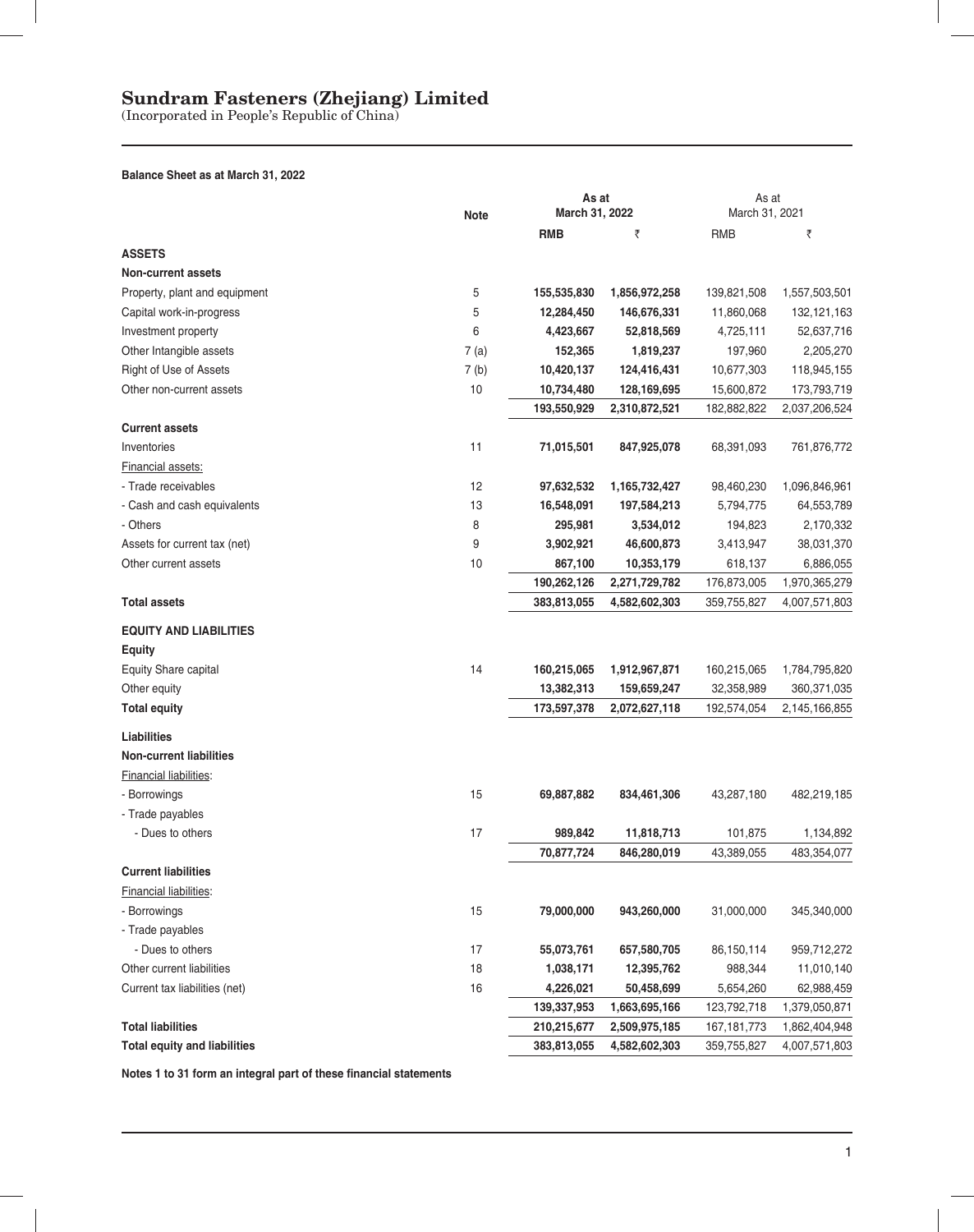(Incorporated in People's Republic of China)

#### **Statement of Profit and Loss for the Year ended March 31, 2022**

|                                                                                  | <b>Note</b> | Year ended<br>March 31, 2022 |                | Year ended<br>March 31, 2021 |                 |
|----------------------------------------------------------------------------------|-------------|------------------------------|----------------|------------------------------|-----------------|
|                                                                                  | 19          | <b>RMB</b>                   | ₹              | <b>RMB</b>                   | ₹               |
| Revenue from operations                                                          |             | 308,997,834                  | 3,590,554,834  | 273,000,625                  | 2,994,816,858   |
| Other income                                                                     | 21          | 8,645,698                    | 100,479,688    | 5,618,181                    | 61,631,446      |
| <b>Total Income</b>                                                              |             | 317,643,532                  | 3,691,034,522  | 278,618,806                  | 3,056,448,304   |
| <b>Expenses</b>                                                                  |             |                              |                |                              |                 |
| Cost of materials consumed                                                       | 22          | 130,129,716                  | 1,512,107,301  | 114,428,901                  | 1,255,285,044   |
| Changes in inventories of finished goods, stock-in-trade and<br>work in progress | 23          | (5,537,630)                  | (64, 347, 259) | (13, 877, 743)               | (152, 238, 846) |
| Employee benefit expense                                                         | 24          | 62,978,353                   | 731,808,465    | 48,725,865                   | 534,522,737     |
| Finance costs                                                                    | 25          | 6,160,249                    | 71,582,092     | 2,517,747                    | 27,619,689      |
| Depreciation and amortization expense                                            | 26          | 17,851,537                   | 207,434,858    | 15,657,066                   | 171,758,020     |
| Other expenses                                                                   | 27          | 94,960,440                   | 1,103,440,310  | 87,819,762                   | 963,382,792     |
| <b>Total expenses</b>                                                            |             | 306.542.664                  | 3,562,025,767  | 255,271,598                  | 2,800,329,436   |
| Profit before tax                                                                |             | 11,100,867                   | 129,008,755    | 23,347,208                   | 256,118,868     |
| Tax expense                                                                      |             |                              |                |                              |                 |
| Current tax                                                                      | 28          | 2,815,451                    | 32,715,542     | 4,122,759                    | 45,226,665      |
| Profit for the year                                                              |             | 8,285,416                    | 96,293,213     | 19,224,449                   | 210,892,203     |
| Other comprehensive income                                                       |             |                              |                |                              |                 |
| i) Items that will be reclassified to profit or loss                             |             |                              | (4,655,124)    |                              | (4,464,457)     |
| Total comprehensive income for the year                                          |             | 8,285,416                    | 91,638,089     | 19,224,449                   | 206, 427, 746   |
| $\alpha$ . But $\alpha$ and $\alpha$ is a set of $\alpha$                        |             |                              |                |                              |                 |

*(Comprising Profi t and Other Comprehensive Income for the year)*

**Notes 1 to 31 form an integral part of these financial statements**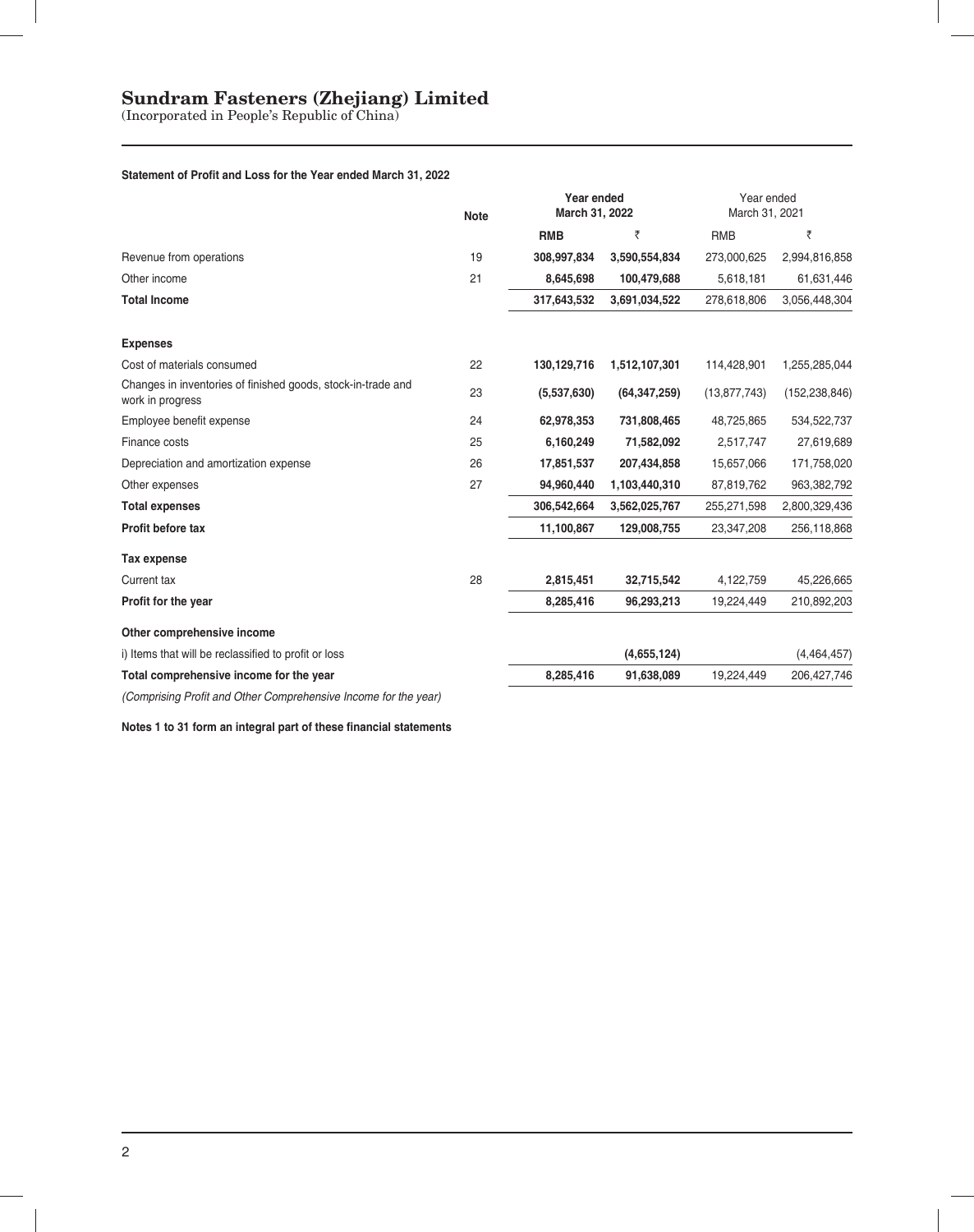### **Statements of Changes in Equity for the Year ended March 31, 2022**

| A. Equity Share Capital                                                                    |                          |                           |
|--------------------------------------------------------------------------------------------|--------------------------|---------------------------|
| <b>Particulars</b>                                                                         | <b>RMB</b>               |                           |
| Balance as at December 31, 2020                                                            |                          | 160,215,065 1,703,086,137 |
| Changes in equity share capital during the year (Including restatement of opening balance) | $\overline{\phantom{a}}$ | 81,709,683                |
| Balance as at March 31, 2021                                                               |                          | 160,215,065 1,784,795,820 |
| Changes in equity share capital during the year (Including restatement of opening balance) |                          | 128.172.051               |
| Balance as at March 31, 2022                                                               |                          | 160,215,065 1,912,967,871 |
|                                                                                            |                          |                           |

 $\overline{a}$ 

**B. Other Equity**

| <b>Particulars</b>                                            |                          | <b>Reserves and Surplus</b> |                        |         |            | <b>Accumulated other</b><br>comprehensive income |                | Total<br><b>Deemed Equity</b> |              |                 |
|---------------------------------------------------------------|--------------------------|-----------------------------|------------------------|---------|------------|--------------------------------------------------|----------------|-------------------------------|--------------|-----------------|
|                                                               | <b>Retained Earnings</b> |                             | <b>Capital Reserve</b> |         |            | Foreign currency<br>translation reserve          |                |                               |              |                 |
|                                                               | <b>RMB</b>               | ₹                           | <b>RMB</b>             | ₹       | <b>RMB</b> | ₹                                                | <b>RMB</b>     | ₹                             | <b>RMB</b>   | ₹               |
| Balance as at March 31, 2020                                  | 42,086,556               | 444,977,253                 | 33,898                 | 360,340 |            | 2,402,863<br>٠.                                  | 1,729,813      | 18,387,915                    | 43,850,267   | 466,128,371     |
| Foreign currency translation difference on<br>opening balance |                          | 23,866,979                  | ٠                      | 17,288  |            |                                                  | $\blacksquare$ | 882,205                       | $\sim$       | 24,766,472      |
| Profit for the year                                           | 19,224,449               | 210,892,202                 |                        |         |            |                                                  |                | ۰                             | 19,224,449   | 210,892,202     |
| Other comprehensive income                                    |                          |                             |                        |         |            | $-$ (4,464,457)                                  |                |                               | $\sim$       | (4,464,457)     |
| Transferred from Retained earnings to Share<br>capital        |                          |                             |                        |         |            |                                                  |                |                               |              |                 |
| <b>Dividends</b>                                              | (30,715,727)             | (336,951,553)               |                        |         |            |                                                  |                |                               | (30,715,727) | (336, 951, 553) |
| <b>Adjusted Profit</b>                                        |                          |                             |                        |         |            |                                                  |                |                               |              |                 |
| Balance as at March 31, 2021                                  | 30,595,278               | 342,784,881                 | 33,898                 | 377,628 |            | (2,061,594)<br>$\blacksquare$                    | 1,729,813      | 19,270,120                    | 32,358,989   | 360,371,035     |

| <b>Particulars</b>                                            |                          | <b>Reserves and Surplus</b> |                        |         |            | <b>Accumulated other</b><br>comprehensive income |            | <b>Deemed Equity</b><br>Total |                |               |
|---------------------------------------------------------------|--------------------------|-----------------------------|------------------------|---------|------------|--------------------------------------------------|------------|-------------------------------|----------------|---------------|
|                                                               | <b>Retained Earnings</b> |                             | <b>Capital Reserve</b> |         |            | Foreign currency<br>translation reserve          |            |                               |                |               |
|                                                               | <b>RMB</b>               | ₹                           | <b>RMB</b>             | ₹       | <b>RMB</b> | ₹                                                | <b>RMB</b> | ₹                             | <b>RMB</b>     | ₹             |
| Balance as at March 31, 2021                                  | 30,595,278               | 342.784.881                 | 33,898                 | 377,628 |            | (2,061,594)<br>$\sim$                            | 1,729,813  | 19,270,120                    | 32,358,989     | 360,371,035   |
| Foreign currency translation difference on<br>opening balance | ۰                        | 22,522,739                  | $\blacksquare$         | 27,114  |            |                                                  | ٠          | 1,383,847                     |                | 23,933,701    |
| Profit for the year                                           | 8,285,417                | 96,293,213                  |                        |         |            |                                                  |            |                               | 8,285,417      | 96,293,213    |
| Other comprehensive income                                    |                          | ٠                           |                        |         |            | (4,655,124)                                      |            |                               |                | (4,655,124)   |
| Transferred from Retained earnings to<br>Share capital        |                          |                             |                        |         |            |                                                  |            |                               |                |               |
| <b>Dividends</b>                                              | (28, 830, 668)           | (335,012,367)               |                        |         |            |                                                  |            |                               | (28, 830, 668) | (335,012,368) |
| Transfer to Deemed equity                                     |                          |                             |                        |         |            | $\overline{\phantom{a}}$                         | 1,568,575  | 18,728,790                    | 1,568,575      | 18,728,790    |
| Balance as at March 31, 2022                                  | 10,050,027               | 126,588,466                 | 33,898                 | 404,742 |            | $-$ (6,716,718)                                  | 3,298,388  | 39,382,757                    | 13,382,313     | 159,659,247   |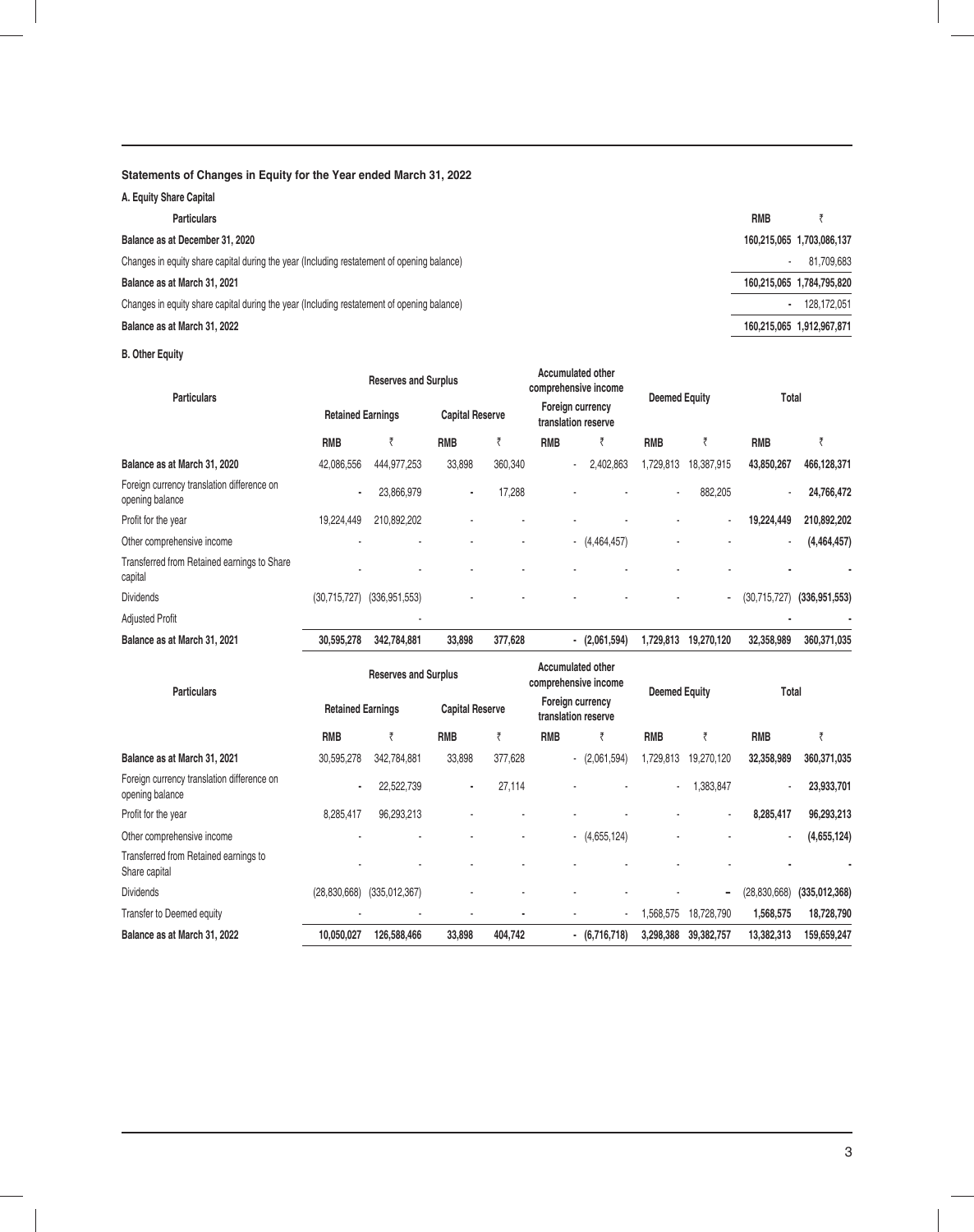(Incorporated in People's Republic of China)

|    | Cash Flow Statement for the Year ended March 31, 2022                                   |                             |                 |                             |                       |
|----|-----------------------------------------------------------------------------------------|-----------------------------|-----------------|-----------------------------|-----------------------|
|    | <b>Particulars</b>                                                                      | Year ended<br>31 March 2022 |                 | Year ended<br>31 March 2021 |                       |
|    |                                                                                         | <b>RMB</b>                  | ₹               | <b>RMB</b>                  | ₹                     |
|    | A. Cash flows from operating activities                                                 |                             |                 |                             |                       |
|    | Profit before tax                                                                       | 11,100,868                  | 129,008,755     | 23,347,208                  | 256,118,867           |
|    | Adjustments to reconcile net income to net cash provided by operating<br>activities     |                             |                 |                             |                       |
|    | Bad debts provision                                                                     | 990,278                     | 11,507,034      |                             |                       |
|    | Depreciation and amortization                                                           | 17,594,371                  | 204,446,579     | 15,399,900                  | 168,936,906           |
|    | Depreciation on right of use assets                                                     | 257,166                     | 2,988,273       | 257,166                     | 2,821,115             |
|    | Foreign exchange (gain)/loss                                                            | 721,417                     | 8,382,865       | (834, 752)                  | (9, 157, 230)         |
|    | Finance guarantee expenses                                                              | 1,035,093                   | 12,027,780      | 328,332                     | 3,601,799             |
|    | Interest expense (Net)                                                                  | 6,160,249                   | 71,582,093      | 2,517,747                   | 27,619,690            |
|    | (Gain) / loss on sale of property and equipment                                         | 64,118                      | 745,053         | 61,756                      | 677,459               |
|    | Interest received                                                                       | (75, 938)                   | (882, 398)      | (46, 359)                   | (508, 554)            |
|    | Operating profit before working capital changes                                         | 37,847,622                  | 439,806,034     | 41,030,998                  | 450,110,052           |
|    | <b>Adjustments for:</b>                                                                 |                             |                 |                             |                       |
|    | (Decrease)/ increase in Trade payables                                                  | (30, 232, 437)              | (351, 300, 917) | 32,494,272                  | 356,462,191           |
|    | (Decrease)/ increase in other current liabilities                                       | 49,827                      | 578,991         | (90, 280)                   | (990, 371)            |
|    | (Increase)/ decrease in financial assets                                                | (941, 104)                  | (10, 935, 631)  | (35,929,908)                | (394, 151, 094)       |
|    | Decrease/(Increase) in inventories                                                      | (2,624,408)                 | (30, 495, 620)  | (21,607,550)                | (237, 034, 825)       |
|    | Decrease/(Increase) in long-term loans and advances<br>Decrease in long-term provisions |                             |                 |                             |                       |
|    | (Decrease)/increase in short-term provisions                                            |                             |                 |                             |                       |
|    | (Increase)/ decrease in other current assets                                            | (488, 937)                  | (5,681,444)     | 332,328                     | 3,645,640             |
|    | Cash from / (used) in operating activities                                              | 3,610,563                   | 41,971,413      | 16,229,860                  | 178,041,593           |
|    | Direct taxes paid, net                                                                  | (4,732,663)                 | (54, 993, 547)  | (1,579,951)                 | (17, 332, 059)        |
|    | Net cash from/ (used) in operating activities before extraordinary item                 | (1, 122, 100)               | (13,022,134)    | 14,649,909                  | 160,709,534           |
|    | Net cash from / (used) in operating activities                                          | (1, 122, 100)               | (13,022,134)    | 14,649,909                  | 160,709,534           |
|    |                                                                                         |                             |                 |                             |                       |
|    | B. Cash flow from investing activities                                                  |                             |                 |                             |                       |
|    | Purchase of assets (including capital work-in-progress and capital<br>advances)         | (27, 859, 970)              | (323, 732, 848) | (44, 221, 361)              | (485, 108, 330)       |
|    | Proceeds from sale of fixed assets                                                      | 49,664                      | 577,094         | 208,864                     | 2,291,239             |
|    | Interest received                                                                       | 75,938                      | 882,398         | 46,359                      | 508,554               |
|    | Net cash from / (used) in investing activities                                          | (27, 734, 368)              | (322, 273, 356) | (43,966,138)                | (482, 308, 537)       |
|    | C. Cash flow from financing activities                                                  |                             |                 |                             |                       |
|    | Proceeds from Long-term borrowings                                                      | 26,600,703                  | 309,100,152     | 18,856,410                  | 206,854,818           |
|    | Proceeds from Short-term borrowings                                                     | 48,000,000                  | 557,760,000     | 27,000,000                  | 296,190,000           |
|    | Dividend and dividend taxes paid                                                        | (28, 830, 668)              | (335,012,367)   | (30, 715, 727)              | (336, 951, 520)       |
|    | Foreign exchange gain / (loss)                                                          |                             |                 | 834,752                     | 9,157,230             |
|    | Interest paid to banks and others                                                       | (6, 160, 249)               | (71, 582, 093)  | (2,517,747)                 | (27,619,690)          |
|    | Net cash generated from financing activities                                            | 39,609,784                  | 460,265,692     | 13,457,688                  | 147,630,838           |
| D. | Net cash flows during the year                                                          | 10,753,316                  | 124,970,202     | (15,858,541)                | (173,968,165)         |
| Е. | Foreign Currency Translation Reserve Impact on cash flows                               |                             | 8,060,222       |                             | 8,347,210             |
| F. | Cash and cash equivalents at the beginning                                              | 5,794,775                   | 64,553,789      | 21,653,316                  | 230, 174, 744         |
|    | G. Cash and cash equivalents at the end                                                 | 16,548,091                  | 197,584,213     | 5,794,775                   | 64,553,789            |
|    |                                                                                         |                             |                 |                             |                       |
|    | Cash and cash equivalents comprise of:<br>Cash on hand                                  | 26,246                      | 313,378         |                             |                       |
|    | Balances with banks in current accounts                                                 | 16,521,845                  | 197,270,835     | 27,224<br>5,767,551         | 303,278<br>64,250,511 |
|    | Cash and cash equivalents as per note 20                                                | 16,548,091                  | 197,584,213     | 5,794,775                   | 64,553,789            |
|    |                                                                                         |                             |                 |                             |                       |

This is the statement of cash flows referred to in our report of even date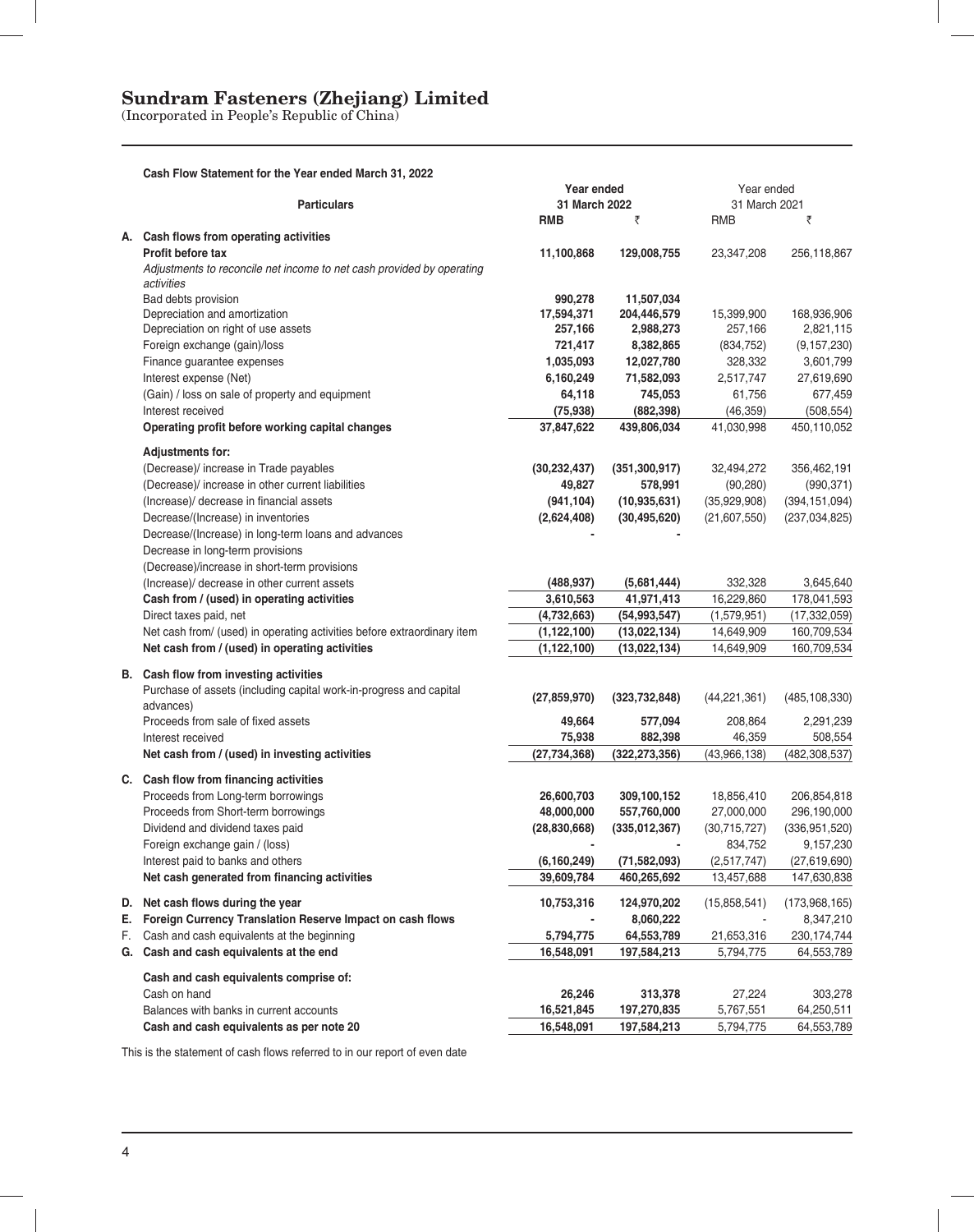#### **Notes to Financial Statements for Year ended March 31, 2022**

#### **1) Corporate Information**

 Sundram Fasteners (Zhejiang) Limited ("SFZL" or ''the Company'') was incorporated in People's Republic of China.

The registered office of the Company is situated at No 1 Sundram Road, Wuyuan Town, Haiyan County, Jiaxing City, Zhejiang Province, China 314 300.

 SFZL is in the business of manufacture and sale of high-tensile automobile fasteners and engine components.

#### **2) Basis of Preparation**

The financial statements of the Company have been translated in accordance with Indian Accounting Standards (Ind AS) as prescribed by Ministry of Corporate Affairs under Companies (Indian Accounting Standards) Rules, 2015, provisions of the Companies Act 2013, to the extent notified, pronouncements of the Institute of Chartered Accountants of India.

The financial statements prepared in accordance with the Accounting Standards for Business Enterprises and Accounting System for Business Enterprises promulgated by the Central Government of the People's Republic of China and as audited by their auditors has been the basis of the translation and presentation.

 Carrying value of Plant Property and Equipment, Investment Property under the Previous GAAP has been considered as the deemed cost for the purpose of transition to Ind AS.

#### **3) Summary of accounting policies**

#### **Overall considerations**

The financial statements have been prepared applying the significant accounting policies and measurement bases summarized below.

#### **Foreign operations**

In the Company's financial statements, all assets, liabilities and transactions in RMB are translated into INR. The functional currency (RMB) of the Company has remained unchanged during the reporting period.

 Assets and liabilities have been translated into INR at the closing rate as at the reporting date. Income and expenses have been translated into INR at the average rate over the reporting period. Exchange differences are charged or credited to Other Comprehensive Income (OCI) and recognized in the currency translation reserve under equity.

#### **Revenue**

#### **(i) Sale of products**

 Income of the Company is derived from sale of products and is net of any sales returns, rebates, discounts and trade discounts. Revenue is recognized when the Company has transferred to the buyer the significant risks and rewards of ownership, which normally takes place upon delivery of goods to customers.

#### **(ii) Rental Income**

 The Company also earns rental income from operating leases of its investment properties. Rental income is recognised in accordance with terms of lease.

#### **(iii) Interest income**

 Interest income is recongnized on a time proportion basis taking into account deposit balances and effective yield. Interest income is included in other income in the statement of profit and loss.

#### **Notes to Financial Statements for Year ended March 31, 2022 (Contd.)**

#### **Property, plant and equipment**

 As there is no change in the functional currency as at the date of transition, the Company has elected to adopt the carrying value of Property, Plant and equipment under the Previous GAAP as the deemed cost for the purpose of transition to Ind AS. Capital work in progress, plant and equipment is stated at cost, net of accumulated depreciation.

#### **Buildings and other equipment**

Buildings and other equipment (comprising plant, fittings and furniture, vehicles etc.) are initially recognized at acquisition cost, including any costs directly attributable to bringing the assets to the location and condition necessary for them to be of use for company's business purposes. Buildings and other equipment are subsequently measured at cost less accumulated depreciation.

 Depreciation is recognized on a straight-line basis, over the useful life of the buildings and other equipments. In respect of these assets, the useful life is detailed below:

#### **Intangible assets**

 Intangible assets include Software which are amortized evenly for 10 years.

#### **Leases**

#### **Operating leases**

All leases entered into are operating leases.

#### **Assets taken on lease**

 Where the Company is a lessee, payments on operating lease agreements are recognized as an expense on a straight-line basis over the lease term. Associated costs, such as maintenance and insurance, are expensed as incurred.

#### **Investment property**

 Investment properties are recognised initially at cost. Subsequent to initial recognition, investment properties are stated at cost less accumulated depreciation.

The Company has depreciated assets based on Straight line method.

#### **Financial instruments**

#### **Recognition, initial measurement and derecognition**

Financial assets (other than trade receivables) and financial liabilities are recognized when the Company becomes a party to the contractual provisions of the financial instrument and are measured initially at fair value adjusted for transaction costs, except for those carried at fair value through profit or loss which are measured initially at fair value. Trade receivables are recognised at their transaction value as the same do not contain significant financing component.

A payable is classified as 'trade payable' if it is in respect of the amount due on account of goods purchased in the normal course of business. They are recognised at their transaction value as the same do not contain significant financing component.

#### **Classification and subsequent measurement of financial assets:**

For the purpose of subsequent measurement, financial assets are classified and measured based on the entity's business model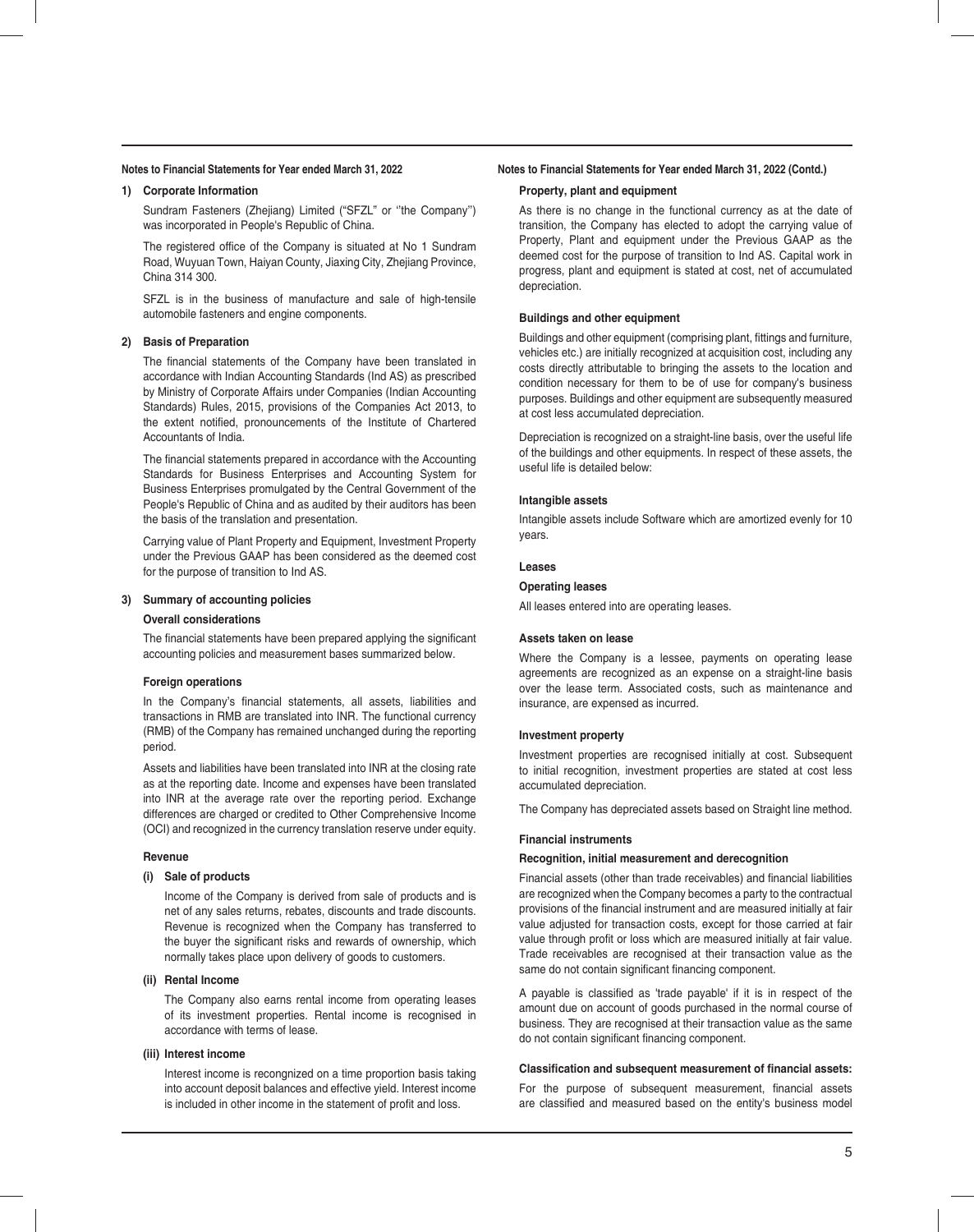(Incorporated in People's Republic of China)

#### **Notes to Financial Statements for Year ended March 31, 2022 (Contd.) Notes to Financial Statements for Year ended March 31, 2022 (Contd.)**

for managing the financial asset and the contractual cash flow characteristics of the financial asset at:

- Amortised cost
- Fair Value Through Other Comprehensive Income (FVTOCI) or
- Fair Value Through Profit or Loss (FVTPL)

All financial assets are reviewed for impairment at least at each reporting date to identify whether there is any objective evidence that a financial asset or a group of financial assets is impaired.

#### **Inventories**

 Inventories are valued at lower of cost or net realizable value. Net realisable value is the estimated selling price in the ordinary course of business less the estimated cost of completion and the estimated costs necessary to make the sale. Cost is ascertained on weighted average basis.

#### **Raw materials**

 The cost of raw materials includes the purchase cost and taxes such as tariff.

#### **Work in process and Finished Goods**

Work-in-process and finished goods include conversion costs in addition to the landed cost of raw materials.

#### **Stores and spares**

 Stores, spares and tools cost includes cost of purchase and other costs incurred in bringing the inventories to their present location and condition.

#### **Income taxes**

Tax expense is recognized in the statement of profit or loss not recognized in other comprehensive income or directly in equity.

 Calculation of current tax is based on tax rates in accordance with tax laws that have been enacted or substantively enacted by the end of the reporting period. The applicable enterprise income tax rate is 25%.

#### **Cash and cash equivalents**

 Cash and cash equivalents comprise cash on hand and demand deposits, together with other short-term, highly liquid investments maturing within 3 months from the date of acquisition and that are readily convertible into known amounts of cash and which are subject to only an insignificant risk of changes in value.

#### **Equity, reserves and dividend payments**

 Share capital represents the nominal (par) value of shares that have been issued and fully paid up.

 Retained earnings includes all current and previous period retained profits

All transactions with owners are recorded separately within equity.

 Dividend paid to equity shareholders is deducted directly from equity component.

#### **Cash flow statement**

Cash flows are reported using the indirect method, whereby profit/ (loss) before extraordinary items and tax is appropriately classifying for the effects of transactions of non-cash nature and any deferrals or accruals of past or future receipts or payments. In the cash flow statement, cash and cash equivalents includes cash in hand, cheques

on hand, balances with banks in current accounts and other shortterm highly liquid investments with original maturities of 3 months or less, as applicable.

#### **Borrowing costs**

 Borrowing costs directly attributable to the acquisition, construction or production of a qualifying asset are capitalised during the period of time that is necessary to complete and prepare the asset for its intended use or sale. Other borrowing costs are expensed in the period in which they are incurred under finance costs. Borrowing cost also includes exchange differences to the extent regarded as an adjustment to interest costs.

### **Accounting for effect of change in foreign exchange rates**

The Assets and Liabilities as at 31<sup>st</sup> March 2022 has been translated from Renminbi to Indian Rupees by applying the year end interbank exchange rate of RMB  $1 = ₹ 11.94 (31<sup>st</sup> March 2021: RMB 1 = 11.14).$ The incomes and expenses for the 12 months ended 31<sup>st</sup> March 2022 has been translated from Renminbi to Indian Rupees by applying Average interbank exchange rate RMB  $1 = ₹ 11.62$  (31<sup>st</sup> March 2021: RMB  $1 = 10.97$ ). Exchange differences arising out of the translation have been dealt with in accordance with Ind AS 21.

SFZL's Functional Currency is Renminbi. But these financial statements are presented in Indian Rupees in order to facilitate the preparation of consolidated financial statements by Sundram Fasteners Limited, which is the ultimate holding company of SFZL.

#### 4) Significant management judgment in applying accounting **policies and estimation of uncertainty**

While preparing the financial statements, management has made a number of judgments, estimates and assumptions about the recognition and measurement of assets, liabilities, income and expenses.

#### **Significant management judgment**

The following are significant management judgments in applying the accounting policies of the Company that have the most significant effect on the financial statements.

#### **Estimation of uncertainty**

 Information about estimates and assumptions that have the most significant effect on recognition and measurement of assets, liabilities, income and expenses is provided below. Actual results may be substantially different.

#### **Useful lives of depreciable assets**

 Management has reviewed its estimate of the useful lives of depreciable assets at each reporting date, based on the expected utility of the assets. Uncertainties in these estimates relate to technological obsolescence that may change the utility of assets including I.T assets.

#### **Inventories**

 Management has carefully estimated the net realizable values of inventories, taking into account the most reliable evidence available at each reporting date. The future realization of these inventories may be affected by market-driven changes.

#### **Current and non-current classification**

All assets and liabilities have been classified as current or non-current as per the Company's normal operating cycle.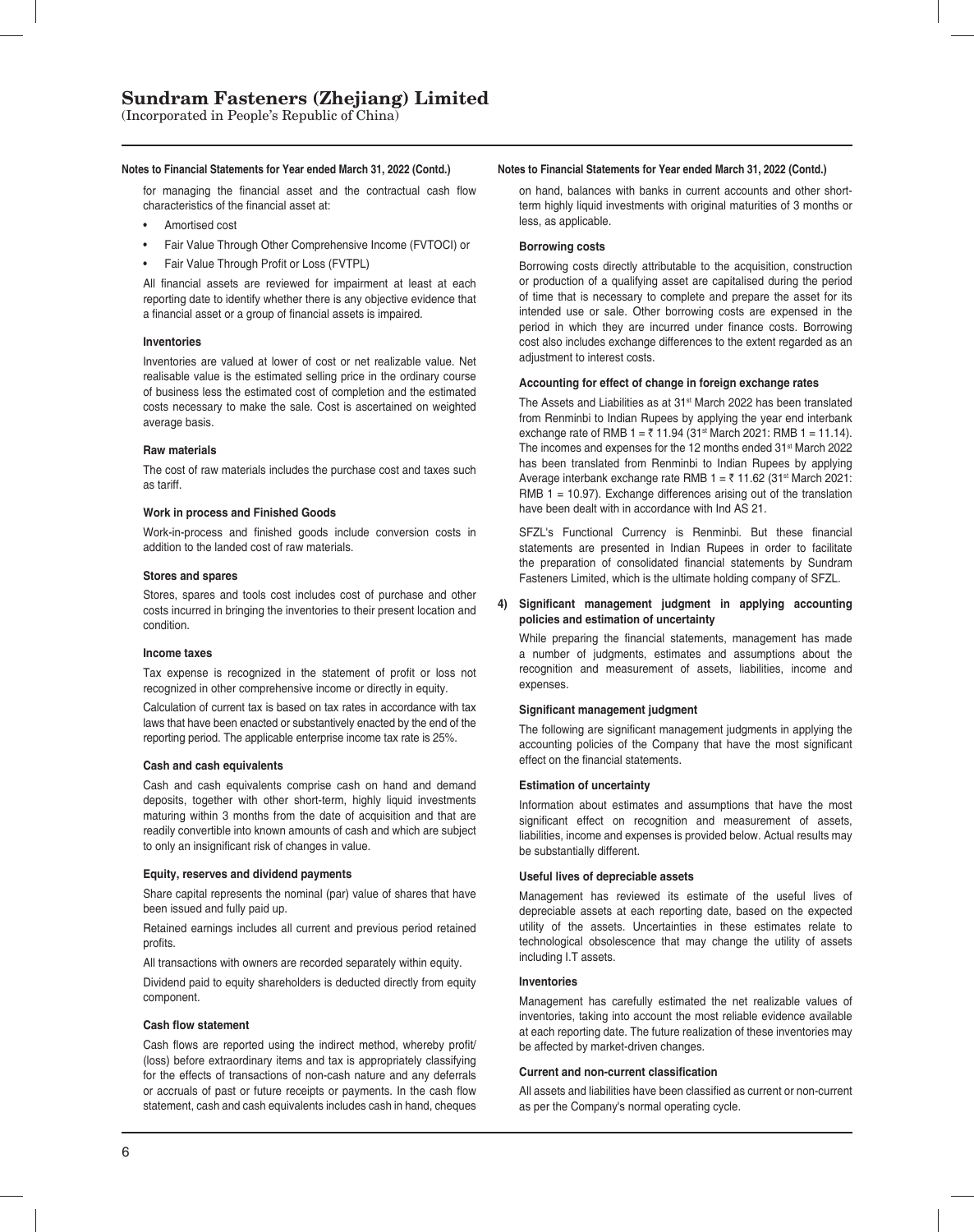| Notes to Financial Statements for the year ended March 31, 2022 (Conto | 5 PROPERTY, PLANT AND EQUIPMENT |
|------------------------------------------------------------------------|---------------------------------|
|                                                                        |                                 |
|                                                                        |                                 |

|                                               |                      | <b>Buildings</b> |             |                     |           | Office Equipments |         | Vehicles     | Total         |                |
|-----------------------------------------------|----------------------|------------------|-------------|---------------------|-----------|-------------------|---------|--------------|---------------|----------------|
| <b>Gross block</b>                            |                      |                  |             | Plant and Equipment |           |                   |         |              |               |                |
|                                               | RMB                  |                  | RMB         |                     | RMB       |                   | RMB     | ₩            | RMB           | $\overline{m}$ |
| As at 31 March 2020                           | S4<br>41,726,26      | 443,550,187      | 128,558,637 | 1,366,578,325       | 3,398,416 | 36, 125, 153      | 175,910 | 1,869,929    | 173,859,226   | 1,848,123,592  |
| Additions                                     |                      |                  | 24,438,231  | 272,241,889         | 782,236   | 8,714,114         |         |              | 25,220,467    | 280,956,003    |
| Disposal                                      |                      |                  | (906, 764)  | (10, 101, 351)      |           |                   | ٠       |              | (906, 764)    | (10, 101, 351) |
| Other Adjustments                             |                      | 21,280,395       |             | 65,564,905          |           | 1,733,192         |         | 89,714       |               | 88,668,206     |
| As at 31 March 2021                           | 2<br>41,726,26       | 464,830,582      | 152,090,104 | 1,694,283,768       | 4,180,652 | 46,572,459        | 175,910 | 1,959,643    | 198, 172, 929 | 2,207,646,450  |
| <b>Additions</b>                              |                      |                  | 32,780,233  | 391,395,985         | 161,947   | 1,933,646         |         |              | 32,942,180    | 393,329,631    |
| Disposal                                      |                      |                  | (123,588)   | (1,475,641)         |           |                   | ٠       | ٠            | (123, 588)    | (1,475,641)    |
| Other Adjustments                             |                      | 33,381,011       |             | 121,672,083         |           | 3,344,522         |         | 140,728      |               | 158,538,344    |
| As at 31 Mar 2022                             | <b>Z</b><br>41,726,2 | 498,211,593      | 184,746,749 | 2,205,876,195       | 4,342,599 | 51,850,627        | 175,910 | 2,100,371    | 230,991,520   | 2,758,038,786  |
| Accumulated depreciation/ amortisation        |                      |                  |             |                     |           |                   |         |              |               |                |
| As at 31 March 2020                           | 5,426,227            | 57,680,781       | 37,464,624  | 398,248,961         | 1,030,154 | 10,950,522        | 133,056 | 1,414,379    | 44,054,061    | 468,294,643    |
| For the year                                  | 1,720,047            | 18,868,930       | 12,572,171  | 137,916,721         | 641,289   | 7,034,925         |         |              | 14,933,507    | 163,820,576    |
| Deduction on sale or discards                 |                      |                  | (636, 147)  | (6,978,536)         |           |                   | ٠       | ٠            | (636, 147)    | (6,978,536)    |
| <b>Other Adjustments</b>                      |                      |                  |             |                     |           |                   |         |              |               |                |
| - Restating - Opening Balance                 |                      | 2,767,375        |             | 19,106,958          |           | 525,379           | ٠       | 67,859       | ٠             | 22,467,571     |
| - Restating to Closing rate - CY Depreciation |                      | 292,407          |             | 2,137,269           |           | 109,019           |         |              | ٠             | 2,538,695      |
| As at 31 March 2021                           | 74<br>7,146,2        | 79,609,493       | 49,400,648  | 550,431,373         | 1,671,443 | 18,619,845        | 133,056 | 1,482,238    | 58,351,421    | 650, 142, 949  |
| For the year                                  | 1,724,218            | 20,035,416       | 14,786,520  | 171,819,364         | 648,098   | 7,530,902         |         |              | 17,158,837    | 199,385,682    |
| Deduction on sale or discards                 | ×                    |                  | (54, 568)   | (634,069)           |           |                   | ٠       | ٠            | (54, 568)     | (634, 069)     |
| Other Adjustments                             |                      |                  |             |                     |           |                   |         |              |               |                |
| - Restating - Opening Balance                 |                      | 5,717,021        |             | 39,520,518          |           | 1,337,154         |         | 106,445      |               | 46,681,137     |
| - Restating to Closing rate - CY Depreciation |                      | 551,750          |             | 4,731,686           |           | 207,391           |         |              | ٠             | 5,490,828      |
| As at Mar 31, 2022                            | 3<br>8,870,49        | 105,913,680      | 64,132,600  | 765,868,873         | 2,319,541 | 27,695,292        | 133,056 | 1,588,683    | 75,455,690    | 901,066,528    |
| Net block                                     |                      |                  |             |                     |           |                   |         |              |               |                |
| As at 31 March 2021                           | 8<br>34,579,9        | 385,221,088      | 102,689,455 | 1,143,852,395       | 2,509,210 | 27,952,613        | 42,854  | 477,405      | 139,821,508   | 1,557,503,501  |
| As at 31 Mar 2022                             | E,<br>32,855,7       | 392,297,914      | 120,614,147 | 1,440,007,322       | 2,023,058 | 24, 155, 334      | 42,854  | 511,688      | 155,535,830   | 1,856,972,258  |
| b) Capital Work-in-Progress                   |                      |                  |             |                     |           |                   |         |              |               |                |
| As at Mar 31, 2021                            | ٠                    |                  | 11,860,068  | 132, 121, 163       |           |                   | ٠       |              | 11,860,068    | 132, 121, 163  |
| As at Mar 31, 2022                            |                      |                  | 12,284,450  | 146,676,331         |           |                   |         | $\mathbf{r}$ | 12,284,450    | 146,676,331    |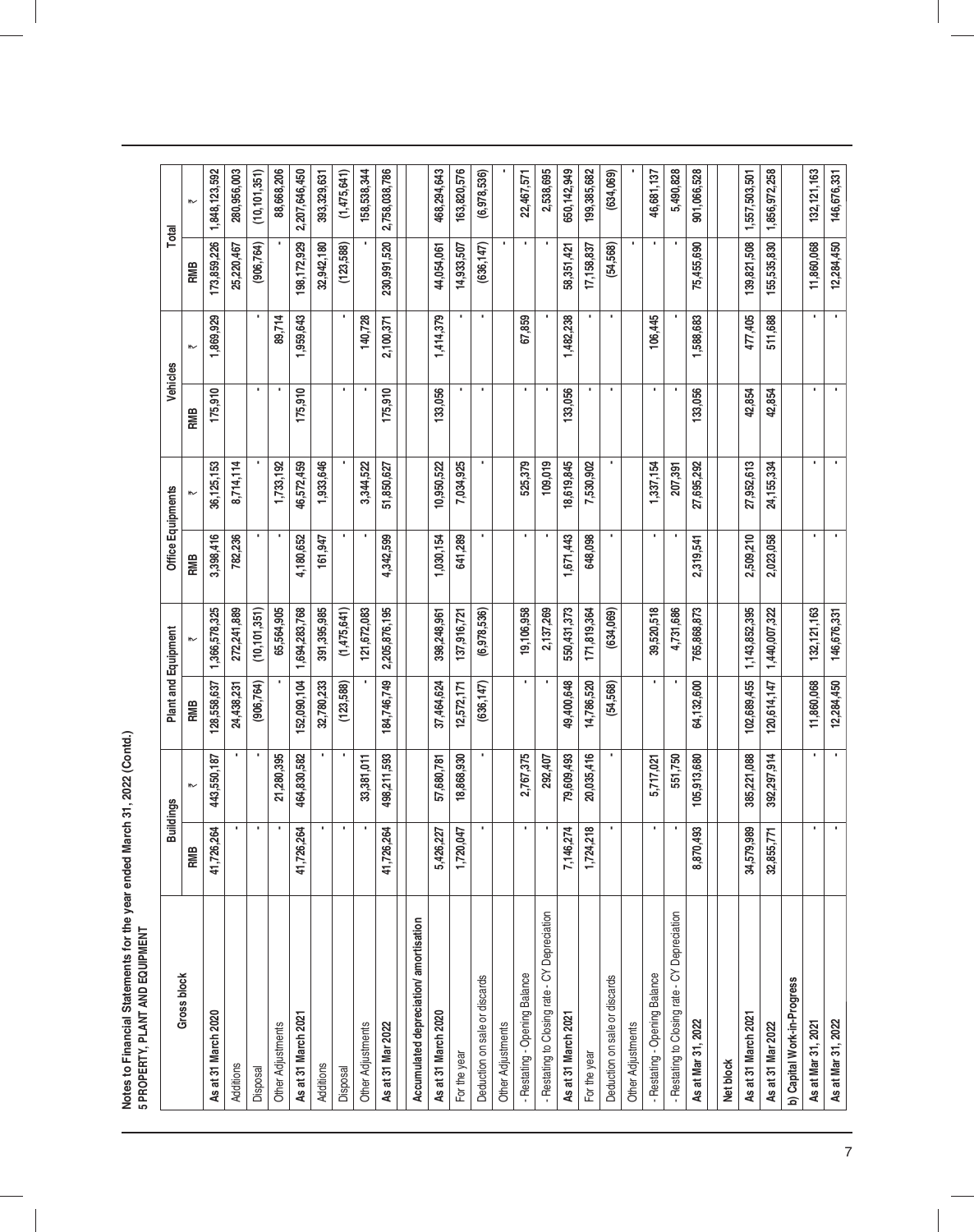(Incorporated in People's Republic of China)

### **Notes to Financial Statements for the year ended March 31, 2022 (Contd.)**

| 6 | <b>Investment Property</b>               | <b>Building</b> |            | Total                    |            |
|---|------------------------------------------|-----------------|------------|--------------------------|------------|
|   |                                          | <b>RMB</b>      | ₹          | <b>RMB</b>               | ₹          |
|   | <b>Gross block</b>                       |                 |            |                          |            |
|   | As at March 31, 2020                     | 6,609,131       | 70,255,063 | 6,609,131                | 70,255,063 |
|   | Additions                                |                 |            |                          |            |
|   | <b>Disposals</b>                         |                 |            |                          |            |
|   | Other adjustments - Exchange differences |                 | 3,370,657  |                          | 3,370,657  |
|   | As at Mar 31, 2021                       | 6,609,131       | 73,625,720 | 6,609,131                | 73,625,720 |
|   | Additions                                | $\blacksquare$  |            | $\overline{\phantom{a}}$ |            |
|   | <b>Disposals</b>                         |                 |            |                          |            |
|   | Other adjustments - Exchange differences |                 | 5,287,305  |                          | 5,287,305  |
|   | As at Mar 31, 2022                       | 6,609,131       | 78,913,025 | 6,609,131                | 78,913,025 |
|   | <b>Accumulated depreciation</b>          |                 |            |                          |            |
|   | As at March 31, 2020                     | 1,582,577       | 16,822,808 | 1,582,577                | 16,822,808 |
|   | Depreciation for the period              | 301,443         | 3,306,835  | 301,443                  | 3,306,835  |
|   | - Exchange variation (Op. Bal restated)  |                 | 807,115    |                          | 807,115    |
|   | - Restating to Closing Rate - CY Depn    |                 | 51,246     |                          | 51,246     |
|   | As at Mar 31, 2021                       | 1,884,020       | 20,988,004 | 1,884,020                | 20,988,004 |
|   | Depreciation for the period              | 301,444         | 3,502,774  | 301,444                  | 3,502,774  |
|   | - Exchange variation (Op. Bal restated)  |                 | 1,507,216  |                          | 1,507,216  |
|   | - Restating to Closing Rate - CY Depn    |                 | 96,462     |                          | 96,462     |
|   | As at Mar 31, 2022                       | 2,185,464       | 26,094,456 | 2,185,464                | 26,094,456 |
|   | <b>Net block</b>                         |                 |            |                          |            |
|   | As at Mar 31, 2021                       | 4,725,111       | 52,637,716 | 4,725,111                | 52,637,716 |
|   | As at Mar 31, 2022                       | 4,423,667       | 52,818,569 | 4,423,667                | 52,818,569 |
|   |                                          |                 |            |                          |            |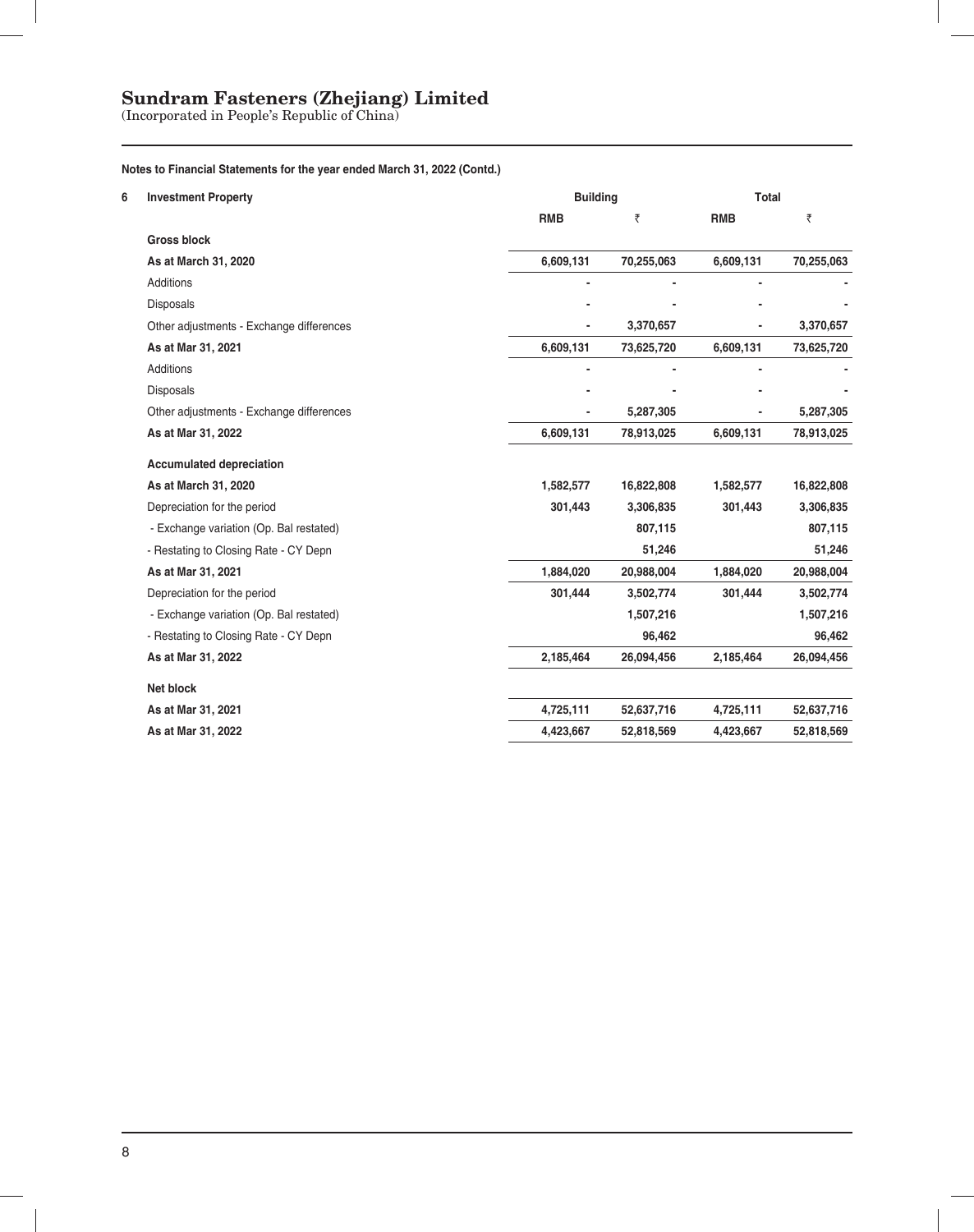### **7 (a) Other Intangible assets**

|                                               | <b>Gross block</b><br>Intangible assets |            |
|-----------------------------------------------|-----------------------------------------|------------|
|                                               | <b>Software</b>                         |            |
|                                               | <b>RMB</b>                              | ₹          |
| As at March 31, 2020                          | 1,003,590                               | 10,668,164 |
| Additions                                     |                                         |            |
| Disposal                                      |                                         |            |
| Other Adjustments                             |                                         | 511,831    |
| As at Mar 31, 2021                            | 1,003,590                               | 11,179,995 |
| Additions                                     | 88,496                                  | 1,056,637  |
| Disposal                                      |                                         |            |
| Other Adjustments                             |                                         | 802,872    |
| As at Mar 31, 2022                            | 1,092,086                               | 13,039,504 |
| Accumulated depreciation/ amortisation        |                                         |            |
| As at March 31, 2020                          | 640,681                                 | 6,810,443  |
| For the year                                  | 164,949                                 | 1,809,494  |
| Impairment for the year                       |                                         |            |
| Deduction on sale or discards                 |                                         |            |
| Other Adjustments                             |                                         |            |
| - Exchange variation (Op. Bal restated)       |                                         | 326,747    |
| - Restating to Closing rate - CY Depreciation |                                         | 28,041     |
| As at Mar 31, 2021                            | 805,630                                 | 8,974,725  |
| For the year                                  | 134,091                                 | 1,558,129  |
| Impairment for the year                       |                                         |            |
| Deduction on sale or discards                 |                                         |            |
| Other Adjustments                             |                                         |            |
| - Exchange variation (Op. Bal restated)       |                                         | 644,504    |
| - Restating to Closing rate - CY Depreciation |                                         | 42,909     |
| As at Mar 31, 2022                            | 939,721                                 | 11,220,267 |
| Net block                                     |                                         |            |
| As at Mar 31, 2021                            | 197,960                                 | 2,205,270  |
| As at Mar 31, 2022                            | 152,365                                 | 1,819,237  |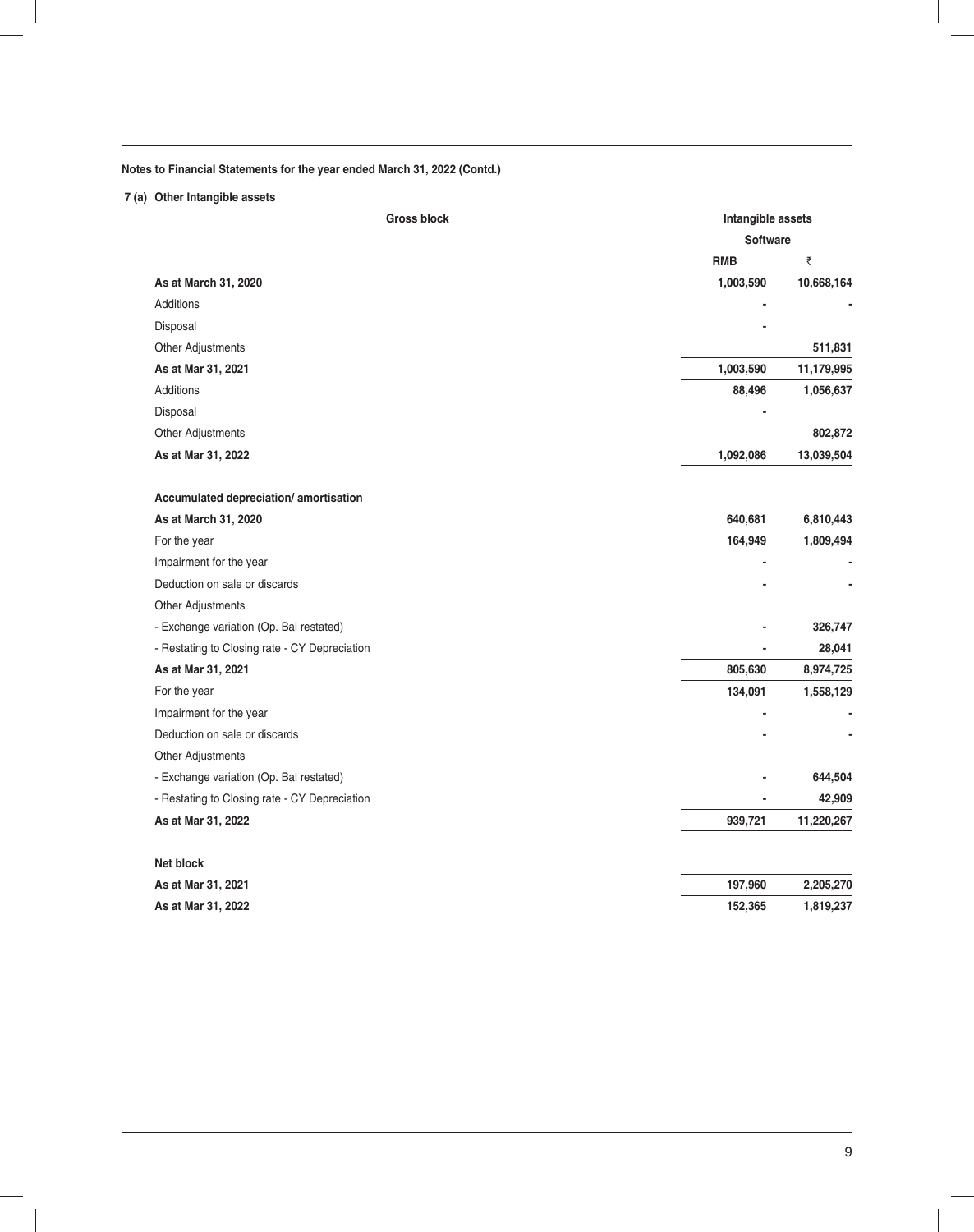(Incorporated in People's Republic of China)

### **Notes to Financial Statements for the year ended March 31, 2022 (Contd.)**

**7(b) Right of use assets**

|                                               | Leasehold land |             | Total      |             |
|-----------------------------------------------|----------------|-------------|------------|-------------|
|                                               | <b>RMB</b>     | ₹           | <b>RMB</b> | ₹           |
| <b>Gross block</b>                            |                |             |            |             |
| As at March 31, 2020                          | 11,255,927     | 119,650,507 | 11,255,927 | 119,650,507 |
| Additions                                     |                |             |            |             |
| <b>Disposals</b>                              |                |             |            |             |
| Other Adjustments                             |                |             |            |             |
| - Exchange variation (Op. Bal restated)       |                | 5,740,523   |            | 5,740,523   |
| As at Mar 31, 2021                            | 11,255,927     | 125,391,030 | 11,255,927 | 125,391,030 |
| <b>Additions</b>                              |                |             |            |             |
| Disposals                                     |                |             |            |             |
| <b>Other Adjustments</b>                      |                |             |            |             |
| - Exchange variation (Op. Bal restated)       |                | 9,004,742   |            | 9,004,742   |
| As at Mar 31, 2022                            | 11,255,927     | 134,395,772 | 11,255,927 | 134,395,772 |
| <b>Accumulated depreciation</b>               |                |             |            |             |
| As at March 31, 2020                          | 321,458        | 3,417,098   | 321,458    | 3,417,098   |
| For the year ended                            | 257,166        | 2,821,115   | 257,166    | 2,821,115   |
| Disposals/ other adjustments                  |                |             |            |             |
| <b>Other Adjustments</b>                      |                |             |            |             |
| - Exchange variation (Op. Bal restated)       |                | 163,944     |            | 163,944     |
| - Restating to Closing rate - CY Depreciation |                | 43,718      |            | 43,718      |
| As at Mar 31, 2021                            | 578,624        | 6,445,875   | 578,624    | 6,445,875   |
| For the year ended                            | 257,166        | 2,988,273   | 257,166    | 2,988,273   |
| Disposals/ other adjustments                  |                |             |            |             |
| <b>Other Adjustments</b>                      |                |             |            |             |
| - Exchange variation (Op. Bal restated)       |                | 462,900     |            | 462,900     |
| - Restating to Closing rate - CY Depreciation |                | 82,293      |            | 82,293      |
| As at Mar 31, 2022                            | 835,790        | 9,979,341   | 835,790    | 9,979,341   |
| Net block                                     |                |             |            |             |
| As at Mar 31, 2021                            | 10,677,303     | 118,945,155 | 10,677,303 | 118,945,155 |
| As at Mar 31, 2022                            | 10,420,137     | 124,416,431 | 10,420,137 | 124,416,431 |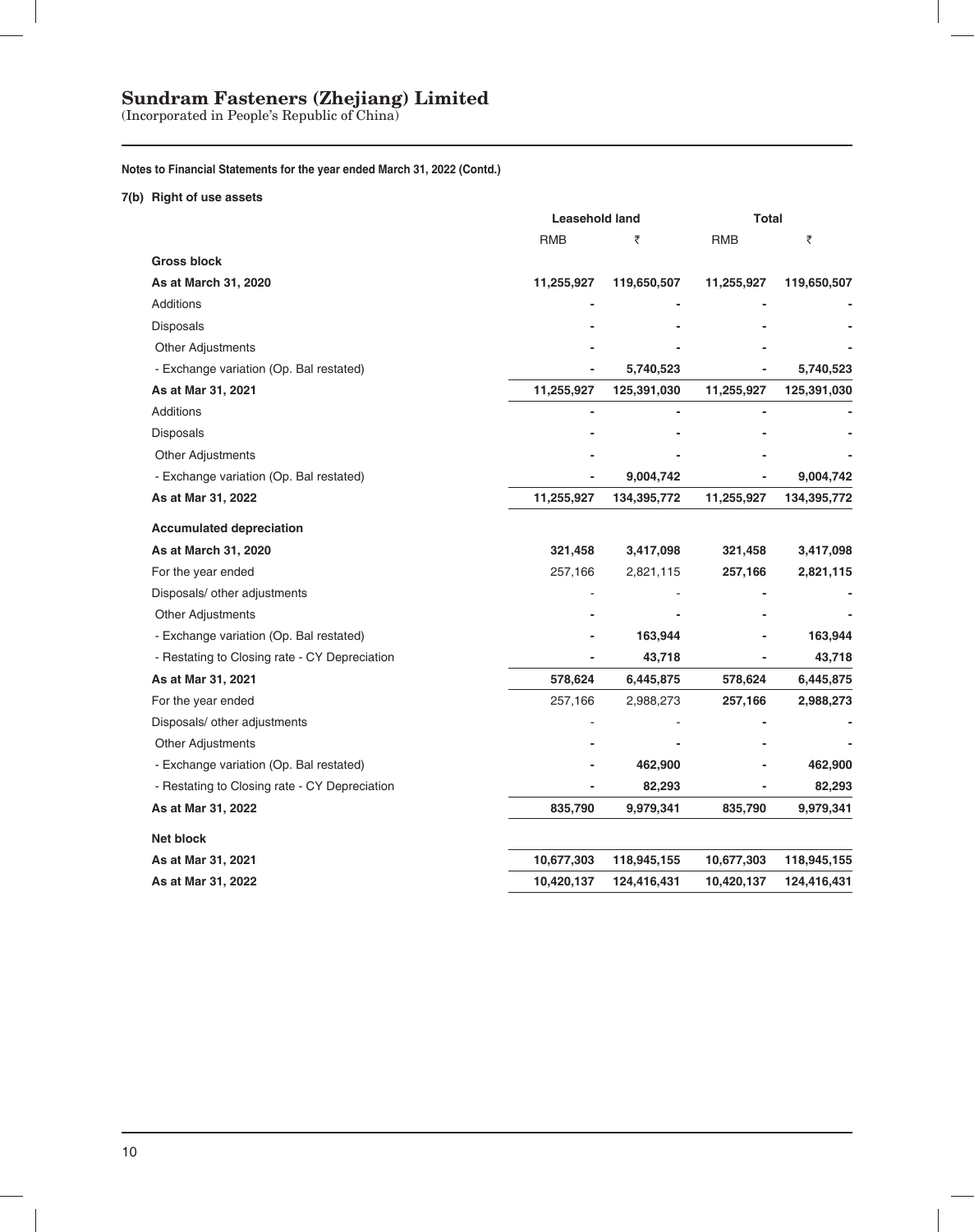### 8 Other financial assets (Unsecured considered good unless otherwise stated)

|    |                                                    | As at March 31, 2021<br>As at March 31, 2022 |                        |                      |                                           |                          |                          |                      |                      |
|----|----------------------------------------------------|----------------------------------------------|------------------------|----------------------|-------------------------------------------|--------------------------|--------------------------|----------------------|----------------------|
|    |                                                    |                                              | Long-term              |                      | Short-term                                | Long-term                |                          |                      | Short-term           |
|    |                                                    | <b>RMB</b>                                   | ₹                      | <b>RMB</b>           | ₹                                         | <b>RMB</b>               | ₹                        | <b>RMB</b>           | ₹                    |
|    | <b>Others</b>                                      |                                              |                        |                      | 295,981 3,534,012                         | $\blacksquare$           | $\overline{\phantom{a}}$ |                      | 194,823 2,170,332    |
|    |                                                    |                                              | $\blacksquare$         | $\overline{a}$       | 295,981 3,534,012                         | -                        |                          |                      | 194,823 2,170,332    |
|    |                                                    |                                              |                        |                      |                                           | As at Mar 31, 2022       |                          |                      | As at March 31, 2021 |
| 9  | Assets for current tax (net) - Current             |                                              |                        |                      |                                           |                          |                          |                      |                      |
|    | Advance Income-tax (net of provision for taxation) |                                              |                        |                      | 3.902.921                                 | 46,600,873               |                          |                      | 3,413,947 38,031,370 |
|    |                                                    |                                              |                        |                      | 3,902,921                                 | 46,600,873               |                          | 3,413,947            | 38,031,370           |
|    |                                                    |                                              |                        | As at March 31, 2022 |                                           |                          |                          | As at March 31, 2021 |                      |
|    |                                                    | Non current                                  |                        | Current              |                                           | Non current              |                          |                      | Current              |
|    |                                                    | <b>RMB</b>                                   | ₹                      | <b>RMB</b>           | ₹                                         | <b>RMB</b>               | ₹                        | <b>RMB</b>           | ₹                    |
| 10 | Other assets                                       |                                              |                        |                      |                                           |                          |                          |                      |                      |
|    | (Unsecured, considered good)                       |                                              |                        |                      |                                           |                          |                          |                      |                      |
|    | Prepaid expenses                                   |                                              | 2,042,584 24,388,456   |                      | 867,100 10,353,179                        |                          | 1,269,129 14,138,095     | 618,137              | 6,886,055            |
|    | Capital advance                                    |                                              | 8,691,896 103,781,239  |                      |                                           | - 14,331,743 159,655,624 |                          |                      |                      |
|    |                                                    |                                              | 10,734,480 128,169,695 |                      | 867,100 10,353,179 15,600,872 173,793,719 |                          |                          | 618,137              | 6,886,055            |
|    |                                                    |                                              |                        | As at March 31, 2022 |                                           |                          |                          | As at March 31, 2021 |                      |
| 11 | Inventories - current                              |                                              |                        | <b>RMB</b>           | ₹                                         |                          | <b>RMB</b>               |                      | ₹                    |
|    | Stores, Spares & Chemicals                         |                                              |                        | 2,309,806            | 27,579,080                                |                          | 2,124,381                |                      | 23,665,605           |
|    | Loose tools                                        |                                              |                        | 2,079,124            | 24,824,746                                |                          | 2,261,556                |                      | 25,193,734           |
|    | Raw Materials and components                       |                                              |                        | 12,693,330           | 151,558,357                               |                          | 15,609,545               |                      | 173,890,327          |
|    | Work-in-process                                    |                                              |                        | 18,390,628           | 219,584,099                               |                          | 17,315,386               |                      | 192,893,397          |
|    | <b>Finished Goods</b>                              |                                              |                        | 35,542,613           | 424,378,796                               |                          | 31,080,225               |                      | 346,233,709          |
|    |                                                    |                                              |                        | 71,015,501           | 847,925,078                               |                          | 68,391,093               |                      | 761,876,772          |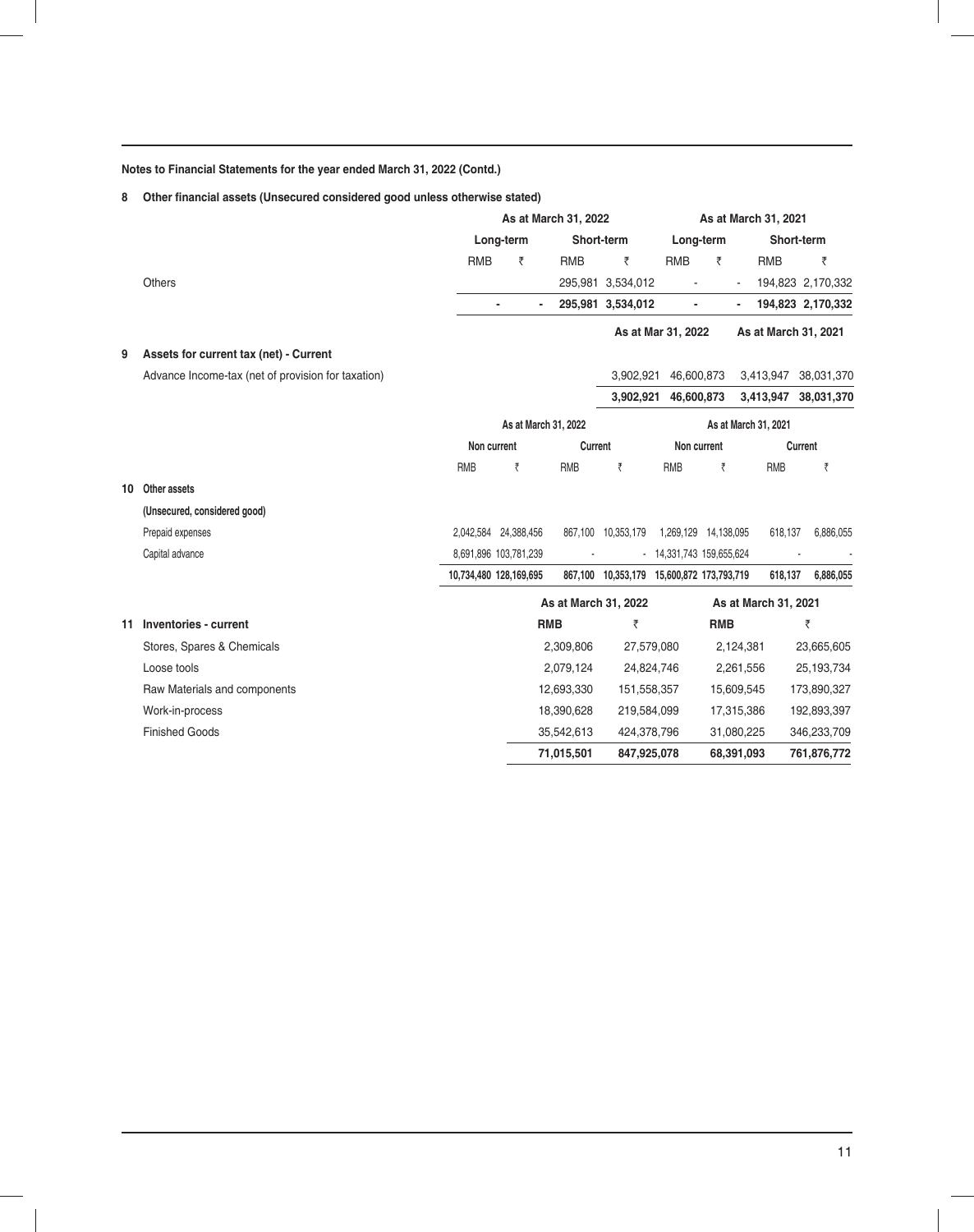(Incorporated in People's Republic of China)

### **Notes to Financial Statements for the year ended March 31, 2022 (Contd.)**

|                                                      |             | As at Mar 31, 2022 |            |               |
|------------------------------------------------------|-------------|--------------------|------------|---------------|
| 12 Trade receivables - current                       | <b>RMB</b>  |                    | <b>RMB</b> | ₹             |
| (Unsecured, considered good unless otherwise stated) |             |                    |            |               |
| Trade receivables                                    | 9.85.52.532 | 1,17,67,17,227     | 98.460.230 | 1.096.846.961 |
|                                                      | 9,85,52,532 | 1,17,67,17,227     | 98,460,230 | 1,096,846,961 |
| Doubtful                                             |             |                    |            |               |
| Less: Provision for bad and doubtful debts           | (9,20,000)  | (1,09,84,800)      | ۰          |               |
|                                                      | 97,632,532  | 1,165,732,427      | 98.460.230 | 1,096,846,961 |

### **12 a) Trade receivable Ageing schedule 2021-22**

|                                     |            | Outstanding for following periods from due date of payment |                       |                     |            |           |                      |                           |  |  |
|-------------------------------------|------------|------------------------------------------------------------|-----------------------|---------------------|------------|-----------|----------------------|---------------------------|--|--|
| <b>Particulars</b>                  |            | Not due                                                    | Less than<br>6 months | 6 months<br>-1 year | 1-2 years  | 2-3 years | More than<br>3 years | Total as on<br>31.03.2022 |  |  |
| <b>Undisputed Trade receivables</b> |            |                                                            |                       |                     |            |           |                      |                           |  |  |
| (i) Considered good                 | <b>RMB</b> | 46.319.719                                                 | 47.631.109            | 1,270,767           | 579.539    | 340.349   |                      | 96,141,483                |  |  |
|                                     | <b>INR</b> | 553,057,445                                                | 568.715.438           | 15,172,962          | 6,919,692  | 4,063,769 |                      | 1,147,929,306             |  |  |
| (ii) Credit impaired                | <b>RMB</b> |                                                            |                       |                     | 1,158,338  | 332,711   |                      | 1,491,049                 |  |  |
|                                     | <b>INR</b> |                                                            |                       |                     | 13,830,557 | 3,972,564 |                      | 17,803,121                |  |  |
| <b>Total RMB</b>                    |            | 46,319,719                                                 | 47,631,109            | 1,270,767           | 1,737,877  | 673,060   |                      | 97,632,532<br>٠           |  |  |
| <b>Total INR</b>                    |            | 553.057.445                                                | 568.715.438           | 15,172,962          | 20,750,249 | 8,036,333 |                      | $-1,165,732,427$          |  |  |

### **Trade receivable Ageing schedule 2020-21**

|                                     |            | Outstanding for following periods from due date of payment |                       |                     |            |           |                      |                           |  |  |
|-------------------------------------|------------|------------------------------------------------------------|-----------------------|---------------------|------------|-----------|----------------------|---------------------------|--|--|
| <b>Particulars</b>                  |            | Not due                                                    | Less than<br>6 months | 6 months<br>-1 year | 1-2 years  | 2-3 years | More than<br>3 years | Total as on<br>31.03.2021 |  |  |
| <b>Undisputed Trade receivables</b> |            |                                                            |                       |                     |            |           |                      |                           |  |  |
| (i) Considered good                 | <b>RMB</b> | 45.952.001                                                 | 49.151.834            | 981.881             | 2.079.766  | 294.748   |                      | 98,460,230                |  |  |
|                                     | <b>INR</b> | 511.905.290                                                | 547.551.427           | 10.938.159          | 23,168,589 | 3,283,496 |                      | 1,096,846,961             |  |  |
| (ii) Credit impaired                | <b>RMB</b> |                                                            |                       |                     |            |           |                      |                           |  |  |
|                                     | <b>INR</b> |                                                            |                       |                     |            |           |                      |                           |  |  |
| <b>Total RMB</b>                    |            | 45,952,001                                                 | 49,151,834            | 981,881             | 2,079,766  | 294,748   |                      | 98,460,230<br>٠           |  |  |
| <b>Total INR</b>                    |            | 511,905,290                                                | 547,551,427           | 10,938,159          | 23,168,589 | 3,283,496 |                      | $-1,096,846,961$          |  |  |

### **13 Cash and bank balances - current**

|                                         | 16,548,091 | 197.584.213 | 5.794.775 | 64,553,789 |
|-----------------------------------------|------------|-------------|-----------|------------|
| Balances with banks in current accounts | 16.521.845 | 197.270.835 | 5.767.551 | 64.250.511 |
| Cash on hand                            | 26.246     | 313,378     | 27.224    | 303.278    |
| Cash and cash equivalents               |            |             |           |            |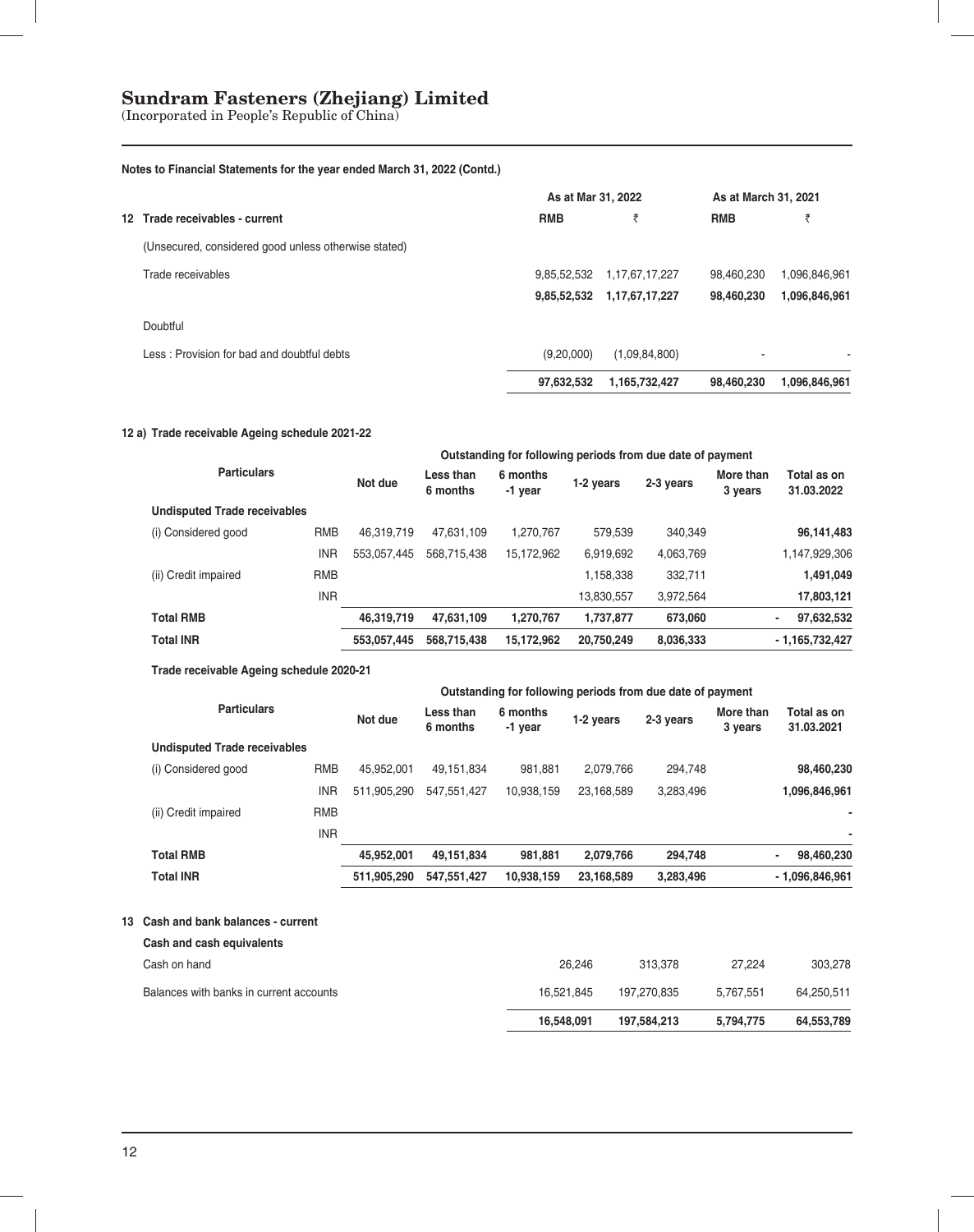| <b>RMB</b>                   |
|------------------------------|
|                              |
| 1,784,795,820<br>160.215.065 |
| 1,784,795,820<br>160.215.065 |
|                              |

**a) Shareholders holding more than 5% of the aggregate shares in the Company**

|                                    | Nos. | $%$ holding | Nos. | % holding |
|------------------------------------|------|-------------|------|-----------|
| Sundram International Limited, UK  |      | 100%        |      | 100%      |
| Total No. of Shares of the company |      | 100%        |      | 100%      |

**b)** Bonus Shares / Buy Back / Shares for consideration other than cash issued during the period of five years immediately preceding the financial year ended March 31, 2020:

(i) Aggregate number of equity shares allotted as fully paid up pursuant to contracts without payment being received in cash : Nil

(ii) Aggregate number of equity shares allotted as fully paid up by way of Bonus Shares : Nil

(iii) Aggregate number of equity shares bought back : Nil

#### **c) Capital Management**

The Company' s capital management objectives are:

- to ensure the Company's ability to continue as a going concern

- to provide an adequate return to shareholders by pricing products and services commensurate with the level of risk

For the purpose of the Company's capital management, capital includes issued equity capital and all other equity reserves attributable to the equity holders of the parent. The primary objective of the Group's capital management is to maximise the shareholder value.

Management assesses the Company's capital requirements in order to maintain an efficient overall financing structure while avoiding excessive leverage. The Company manages the capital structure and makes adjustments to it in the light of changes in economic conditions and the risk characteristics of the underlying assets. In order to maintain or adjust the capital structure, the Company may adjust the amount of dividends paid to shareholders, return capital to shareholders, issue new shares, or sell assets to reduce debt.

|                           |       | As at March 31, 2022 |               | As at March 31, 2021 |                |
|---------------------------|-------|----------------------|---------------|----------------------|----------------|
|                           |       | <b>RMB</b>           |               | <b>RMB</b>           |                |
| <b>Borrowings</b>         |       | 148.887.882          | 1,777,721,306 | 74.287.180           | 827,559,185    |
| Cash and cash equivalents |       | (16,548,092)         | (197,584,213) | (5,794,775)          | (64, 553, 789) |
| Capital                   | Α     | 132.339.790          | 1.580.137.093 | 68.492.405           | 763.005.396    |
| Total equity              |       | 173.597.378          | 2,072,627,118 | 192.574.054          | 2.145.166.855  |
| <b>Overall financing</b>  | в     | 173.597.378          | 2.072.627.118 | 192.574.054          | 2,145,166,855  |
| Gearing ratio             | (A/B) | 76.23%               | 76.24%        | 35.57%               | 35.57%         |

#### d) **Shares held by promoters at the end of the year**

**e**)

|                                                                        |                           | As at March 31, 2022           | As at March 31, 2021      |                                |  |
|------------------------------------------------------------------------|---------------------------|--------------------------------|---------------------------|--------------------------------|--|
| <b>Promoter name</b>                                                   | % of total<br>shares      | % of change<br>during the year | % of total<br>shares      | % of change<br>during the year |  |
| Sundram International Limited, UK                                      | 100.0%                    | $0\%$                          | 100.0%                    | $0\%$                          |  |
|                                                                        | Year ended March 31, 2022 |                                | Year ended March 31, 2021 |                                |  |
|                                                                        | <b>RMB</b>                |                                | <b>RMB</b>                | ₹                              |  |
| <b>DIVIDENDS</b>                                                       |                           |                                |                           |                                |  |
| Final dividend declared and paid (for March 31, 2022 / March 31, 2021) |                           |                                |                           |                                |  |
| Dividend                                                               | 28.830.668                | 335,012,367                    | 30.715.727                | 336,951,553                    |  |
|                                                                        | 28,830,668                | 335.012.367                    | 30.715.727                | 336.951.553                    |  |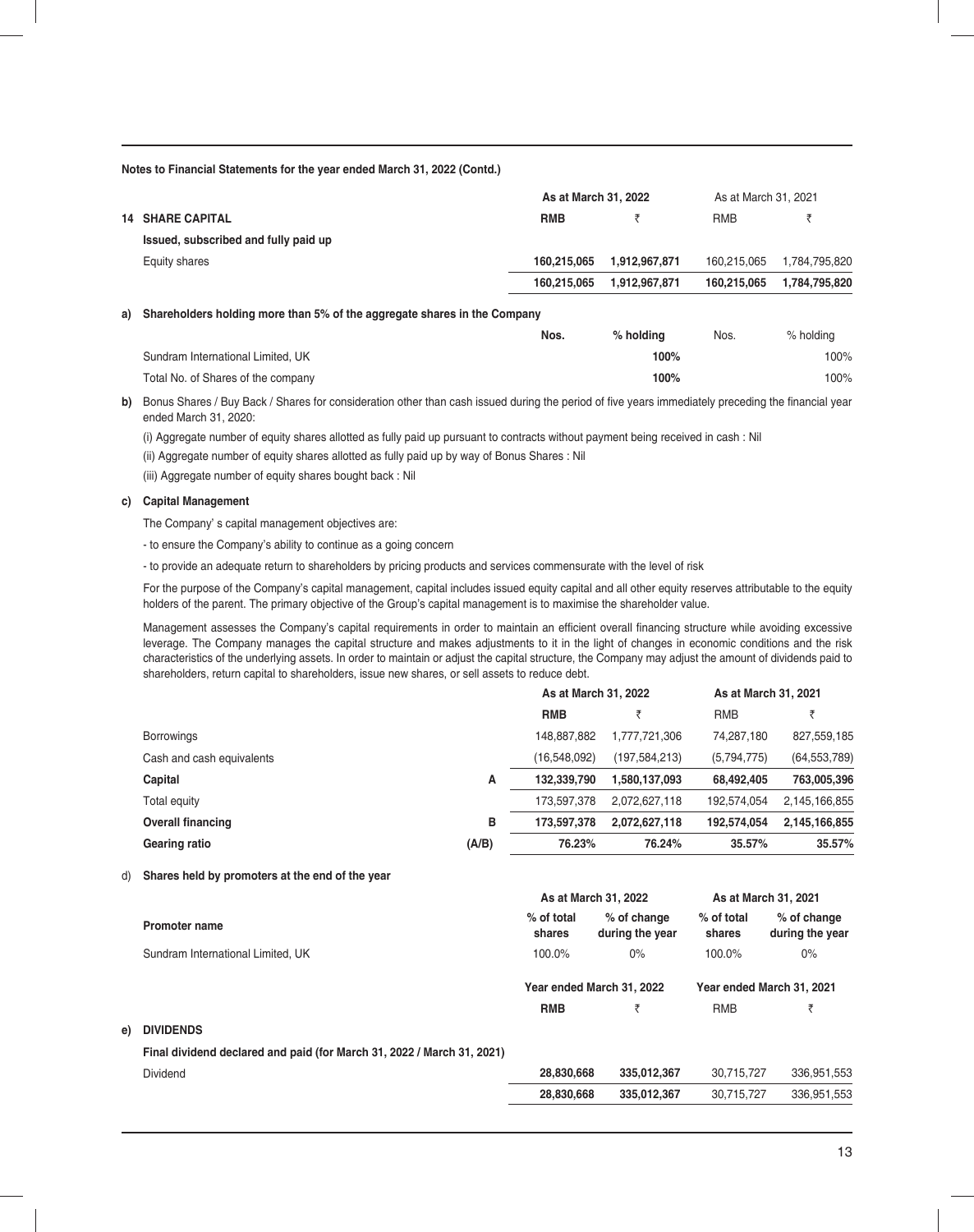(Incorporated in People's Republic of China)

#### **Notes to Financial Statements for the year ended March 31, 2022 (Contd.)**

|    |                                                  |            | As at March 31, 2022 |            | As at March 31, 2021 |            |             |            |             |
|----|--------------------------------------------------|------------|----------------------|------------|----------------------|------------|-------------|------------|-------------|
| 15 | <b>Borrowings</b>                                |            | Long-term            |            | Short-term           | Long-term  |             | Short-term |             |
|    |                                                  | <b>RMB</b> |                      | <b>RMB</b> |                      | <b>RMB</b> |             | <b>RMB</b> |             |
|    | Secured                                          |            |                      |            |                      |            |             |            |             |
|    | Term loan from banks (refer note below)          | 69,887,882 | 834,461,306          | 79.000.000 | 943.260.000          | 43.287.180 | 482.219.185 | 31.000.000 | 345,340,000 |
|    | Working Capital Loans (Refer, note b below)      |            |                      |            |                      |            |             |            |             |
|    |                                                  | 69,887,882 | 834.461.306          | 79,000,000 | 943,260,000          | 43.287.180 | 482,219,185 | 31,000,000 | 345,340,000 |
|    | Less: Current maturities of long term borrowings | ٠          |                      |            | ٠                    |            |             |            |             |
|    |                                                  | 69,887,882 | 834.461.306          | 79.000.000 | 943.260.000          | 43.287.180 | 482.219.185 | 31.000.000 | 345.340.000 |
|    | b) Unsecured                                     |            |                      |            |                      |            |             |            |             |
|    | Term loan from banks                             |            |                      |            |                      |            |             |            |             |
|    | Working Capital Loans                            |            |                      |            |                      |            |             |            |             |
|    |                                                  | ٠          |                      |            |                      |            | ٠           |            |             |
|    | Total                                            | 69.887.882 | 834.461.306          | 79.000.000 | 943.260.000          | 43.287.180 | 482.219.185 | 31.000.000 | 345,340,000 |

#### **a) Terms of interest, guarantee and repayment of long term loans**

SFZL Term loan

(c) An outstanding term loan from a bank amounting to RMB 70 million equivalent to ₹83.45(March 31, 2021: RMB 43.29 million equivalent to ₹48.22) is secured by land use right , factory buildings, plant and equipments relating to the business for which the loan has been taken. The interest rate is linked to Base Rate + agreed spread per annum.

SFZL Working capital loan

(f) The outstanding working capital facilities of RMB 79 million equivalent to ₹ 94.33 (March 31, 2021: RMB 31 million equivalent to ₹ 34.53). The loan is secured by land use right and factory buildings relating to the business for which the loan was taken. The interest rate is linked to base rate + agreed spread per annum.

|    |                                                    |            |                                                                         |             |                    | As at March 31, 2022                                        |                      |            | As at March 31, 2021                                       |                        |
|----|----------------------------------------------------|------------|-------------------------------------------------------------------------|-------------|--------------------|-------------------------------------------------------------|----------------------|------------|------------------------------------------------------------|------------------------|
|    | 16 Liabilities for current tax (net) - current     |            |                                                                         |             |                    | <b>RMB</b>                                                  | ₹                    |            | <b>RMB</b>                                                 | ₹                      |
|    | Provision for taxation (net of advance income tax) |            |                                                                         |             |                    | 4,226,021                                                   |                      | 50,458,699 | 5,654,260                                                  | 62,988,459             |
|    |                                                    |            |                                                                         |             |                    | 4,226,021                                                   |                      | 50.458.699 | 5,654,260                                                  | 62,988,459             |
|    |                                                    |            |                                                                         |             | As at Mar 31, 2022 |                                                             |                      |            | As at March 31, 2021                                       |                        |
|    |                                                    |            |                                                                         | Long-term   | Short-term         |                                                             | Long-term            |            |                                                            | Short-term             |
|    |                                                    |            | <b>RMB</b>                                                              | ₹           | <b>RMB</b>         | ₹                                                           | <b>RMB</b>           | ₹          | <b>RMB</b>                                                 | ₹                      |
|    | 17 Trade payables                                  |            |                                                                         |             |                    |                                                             |                      |            |                                                            |                        |
|    | Dues to others                                     |            |                                                                         |             |                    | 989,842 11,818,713 55,073,761 657,580,705 101,875 1,134,892 |                      |            |                                                            | 86,150,114 959,712,272 |
|    |                                                    |            |                                                                         |             |                    | 989,842 11,818,713 55,073,761 657,580,705 101,875 1,134,892 |                      |            | 86.150.114                                                 | 959,712,272            |
|    | 17 a) Trade payable ageing schedule 2021-22        |            |                                                                         |             |                    |                                                             |                      |            |                                                            |                        |
|    |                                                    |            |                                                                         |             |                    |                                                             |                      |            |                                                            |                        |
|    | <b>Particulars</b>                                 |            | Outstanding for following periods from due date of payment<br>Less than |             |                    |                                                             |                      | More than  | Total as on                                                |                        |
|    |                                                    |            | Not due                                                                 | 1 year      |                    | 1-2 years                                                   | 2-3 years            |            | 3 years                                                    | 31.03.2022             |
|    | <b>Undisputed dues</b>                             |            |                                                                         |             |                    |                                                             |                      |            |                                                            |                        |
|    | <b>Others</b>                                      | <b>RMB</b> | 36,141,033                                                              | 18,403,568  |                    | 1,185,212                                                   | (113, 626)           |            | 447,416                                                    | 56,063,603             |
|    |                                                    | <b>INR</b> | 431.523.940                                                             | 219,738,605 |                    | 14, 151, 433                                                | (1,356,700)          |            | 5,342,141                                                  | 669,399,418            |
|    | Trade payable ageing schedule 2020-21              |            |                                                                         |             |                    |                                                             |                      |            |                                                            |                        |
|    |                                                    |            |                                                                         |             |                    |                                                             |                      |            | Outstanding for following periods from due date of payment |                        |
|    | <b>Particulars</b>                                 |            | Not due                                                                 | Less than   |                    | 1-2 years                                                   | 2-3 years            |            | More than                                                  | Total as on            |
|    |                                                    |            |                                                                         | 1 year      |                    |                                                             |                      |            | 3 years                                                    | 31.03.2021             |
|    | <b>Undisputed dues</b>                             |            |                                                                         |             |                    |                                                             |                      |            |                                                            |                        |
|    | <b>Others</b>                                      | <b>RMB</b> | 58,101,945                                                              | 27,670,065  |                    | 181,737                                                     | 260,941              |            | 37,301                                                     | 86,251,989             |
|    |                                                    | <b>INR</b> | 647,255,670                                                             | 308,244,520 |                    | 2,024,548                                                   | 2,906,888            |            | 415,538                                                    | 960,847,164            |
| 18 | <b>Other current liabilities</b>                   |            |                                                                         |             |                    | As at March 31, 2022                                        |                      |            | As at March 31, 2021                                       |                        |
|    | Customer advances                                  |            |                                                                         |             |                    | 153,698                                                     |                      | 1,835,151  | 8                                                          | 88                     |
|    | Statutory dues                                     |            |                                                                         |             |                    | 884.473                                                     |                      | 10,560,611 | 988.336                                                    | 11,010,052             |
|    |                                                    |            |                                                                         |             |                    |                                                             | 1,038,171 12,395,762 |            |                                                            | 988,344 11,010,140     |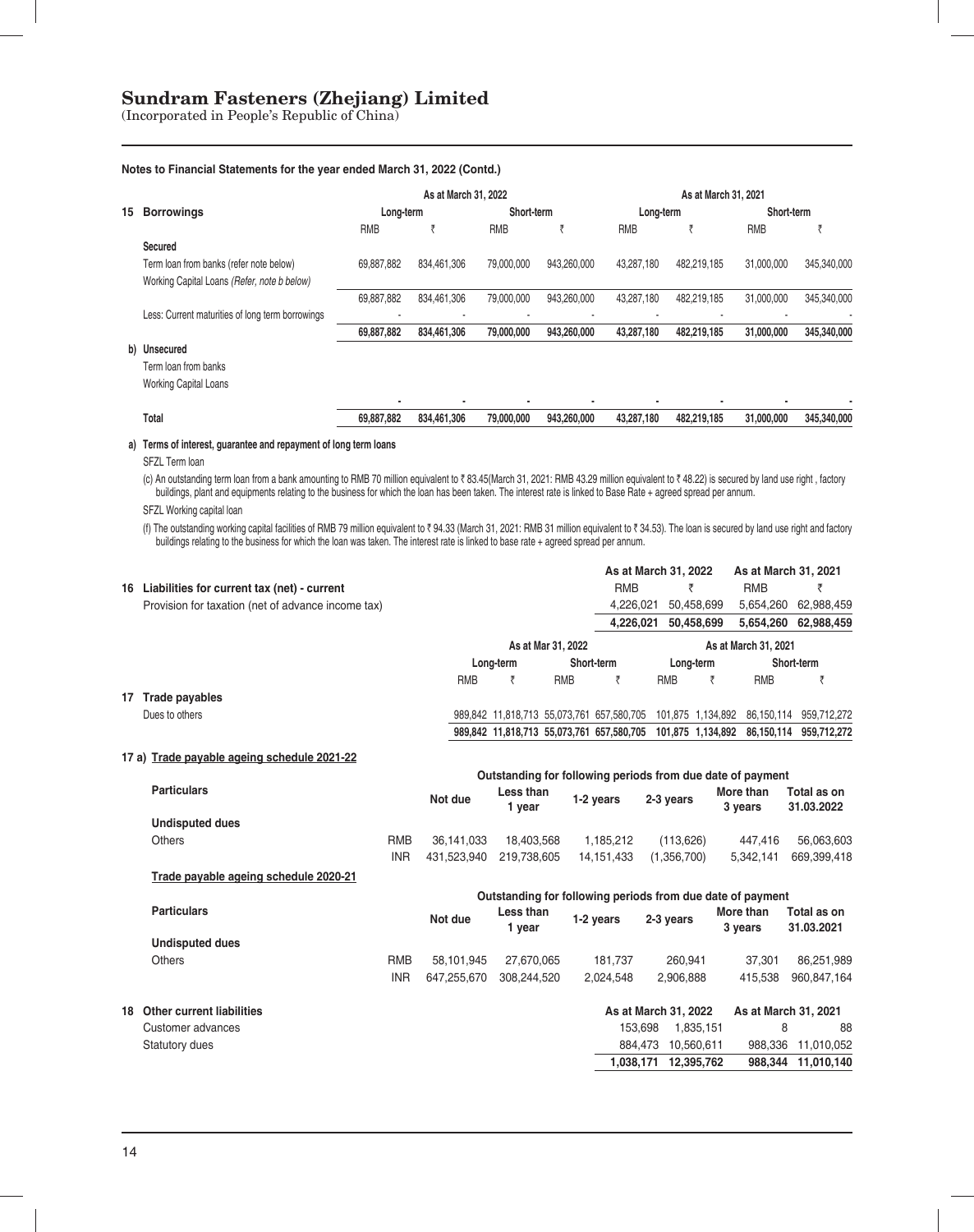| Notes to Financial Statements for the year ended March 31, 2022 (Contd.) |  |  |  |  |  |  |  |  |  |
|--------------------------------------------------------------------------|--|--|--|--|--|--|--|--|--|
|--------------------------------------------------------------------------|--|--|--|--|--|--|--|--|--|

|                                                                                                                   | Year ended<br>March 31, 2022 |                | Year ended<br>March 31, 2021 |                 |  |
|-------------------------------------------------------------------------------------------------------------------|------------------------------|----------------|------------------------------|-----------------|--|
|                                                                                                                   | <b>RMB</b>                   | ₹              | <b>RMB</b>                   | ₹               |  |
| <b>19 REVENUE FROM OPERATIONS</b>                                                                                 |                              |                |                              |                 |  |
| Sale of goods                                                                                                     | 304,373,167                  | 3,536,816,202  | 268,116,789                  | 2,941,241,179   |  |
| Other operating revenue                                                                                           | 4,624,667                    | 53,738,632     | 4,883,836                    | 53,575,679      |  |
| Revenue from operations (Net)                                                                                     | 308,997,834                  | 3,590,554,834  | 273,000,625                  | 2,994,816,858   |  |
| <b>20 OTHER OPERATING REVENUE</b>                                                                                 |                              |                |                              |                 |  |
| <b>Scrap Sales</b>                                                                                                | 4,573,943                    | 53,149,221     | 3,889,321                    | 42,665,857      |  |
| Lease Income                                                                                                      | 50,724                       | 589,411        | 994,514                      | 10,909,822      |  |
|                                                                                                                   | 4,624,667                    | 53,738,632     | 4,883,836                    | 53,575,679      |  |
| 21 OTHER INCOME                                                                                                   |                              |                |                              |                 |  |
| Interest Income                                                                                                   | 75,938                       | 882,398        | 46,359                       | 508,554         |  |
| Net foreign exchange gain                                                                                         |                              |                | 834,752                      | 9,157,230       |  |
| Miscellaneous Income<br>Profit on Sale of Assets                                                                  | 8,569,760                    | 99,597,290     | 4,737,070                    | 51,965,662      |  |
|                                                                                                                   | 8,645,698                    | 100,479,688    | 5,618,181                    | 61,631,446      |  |
| 22 COST OF RAW MATERIALS AND COMPONENTS CONSUMED                                                                  |                              |                |                              |                 |  |
| Opening stock of raw materials and components                                                                     | 15,609,545                   | 173,890,327    | 9,526,246                    | 101,263,993     |  |
| Add: Exchange rate fluctuation on account of average rate transferred to<br>currency translation reserve          |                              | 7,492,581      |                              | 3,238,924       |  |
| Add: Purchases during the year                                                                                    | 127,213,501                  | 1,478,220,883  | 120,512,200                  | 1,322,018,831   |  |
| Less: Exchange rate fluctuation on account of average rate transferred to<br>currency translation reserve         |                              | (4,061,864)    |                              | (2,653,623)     |  |
| Less: Closing stock of raw materials and components                                                               | 12,693,330                   | 151,558,356    | 15,609,545                   | 173,890,327     |  |
|                                                                                                                   | 130,129,716                  | 1,512,107,301  | 114,428,901                  | 1,255,285,044   |  |
| 23 CHANGES IN INVENTORIES OF FINISHED GOODS AND WORK-IN-<br><b>PROGRESS</b>                                       |                              |                |                              |                 |  |
| A. Opening Stock                                                                                                  |                              |                |                              |                 |  |
| Work-in-process                                                                                                   | 17,315,386                   | 192,893,397    | 12,971,376                   | 137,885,722     |  |
| Finished goods                                                                                                    | 31,080,225                   | 346,233,709    | 21,546,492                   | 229,039,210     |  |
| Less: Excise duty on finished goods                                                                               |                              |                |                              |                 |  |
| Add / (Less): Exchange rate fluctuation on account of average rate<br>transferred to currency translation reserve |                              | 23,229,893     |                              | 11,736,075      |  |
|                                                                                                                   | 48,395,611                   | 562,356,999    | 34,517,868                   | 378,661,007     |  |
| <b>B. Closing Stock</b>                                                                                           |                              |                |                              |                 |  |
| Work-in-process                                                                                                   | 18,390,628                   | 219,584,099    | 17,315,386                   | 192,893,397     |  |
| Finished goods                                                                                                    | 35,542,613                   | 424,378,796    | 31,080,225                   | 346,233,709     |  |
| Less: Excise duty on finished goods                                                                               |                              |                |                              |                 |  |
| Add / (Less): Exchange rate fluctuation on account of average rate<br>transferred to currency translation reserve |                              | (17, 258, 637) |                              | (8,227,253)     |  |
|                                                                                                                   | 53,933,241                   | 626,704,258    | 48,395,611                   | 530,899,851     |  |
| Net decrease in inventories                                                                                       | (5,537,630)                  | (64, 347, 259) | (13,877,743)                 | (152, 238, 846) |  |
|                                                                                                                   |                              |                |                              |                 |  |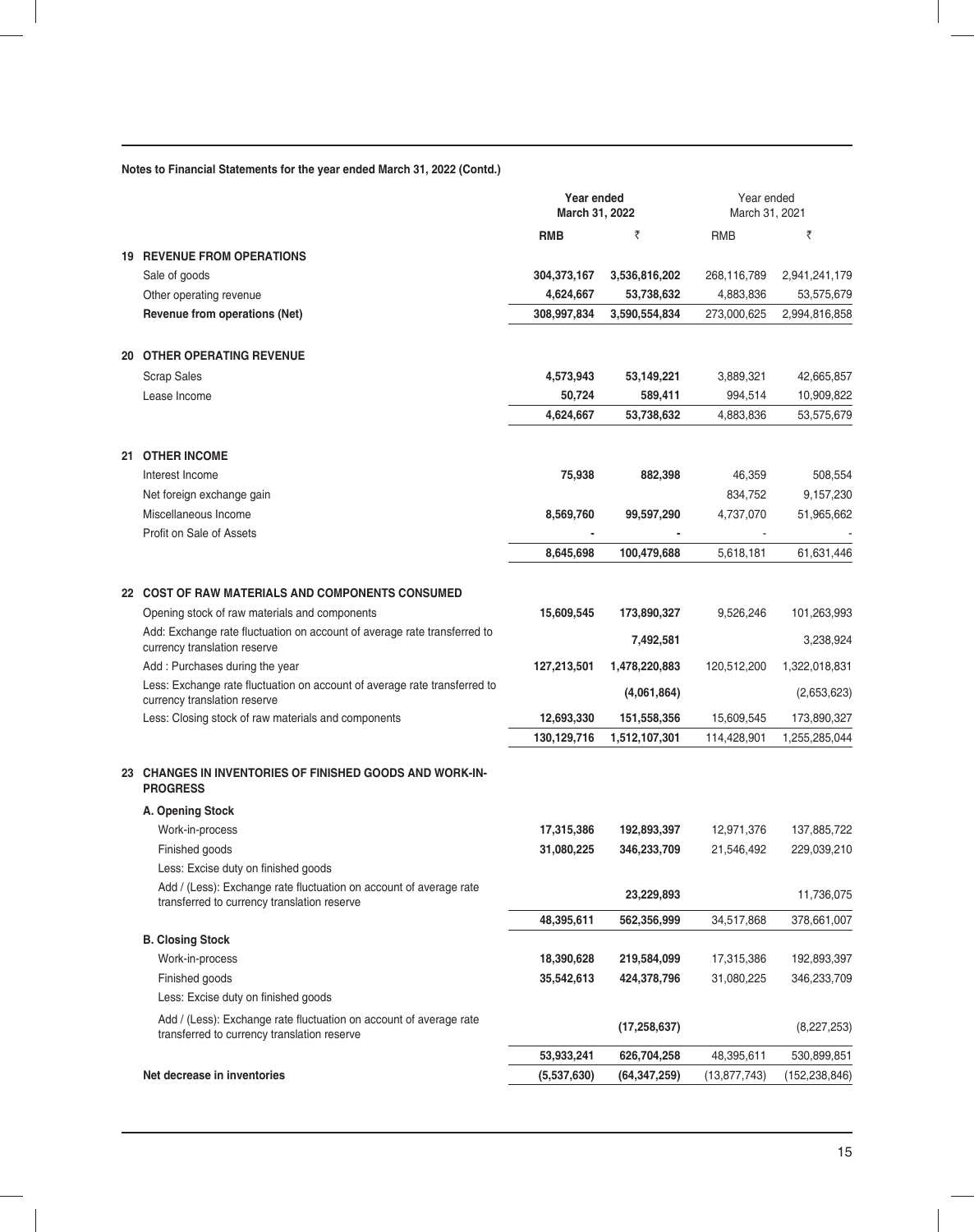(Incorporated in People's Republic of China)

### **Notes to Financial Statements for the year ended March 31, 2022 (Contd.)**

|      |                                           | Year ended<br>March 31, 2022 | Year ended<br>March 31, 2021 |            |               |
|------|-------------------------------------------|------------------------------|------------------------------|------------|---------------|
|      |                                           | <b>RMB</b>                   | ₹                            | <b>RMB</b> | ₹             |
|      | 24 EMPLOYEE BENEFITS EXPENSE              |                              |                              |            |               |
|      | Salaries and wages                        | 51,919,569                   | 603,305,393                  | 41,241,938 | 452,424,059   |
|      | Contribution to provident and other funds | 5,606,604                    | 65,148,741                   | 2,379,507  | 26,103,188    |
|      | Staff welfare expenses                    | 5,452,180                    | 63,354,331                   | 5,104,420  | 55,995,489    |
|      |                                           | 62,978,353                   | 731,808,465                  | 48,725,865 | 534,522,737   |
|      | <b>25 FINANCE COSTS</b>                   |                              |                              |            |               |
|      | Interest expenses                         | 6,077,698                    | 70,622,847                   | 2,277,734  | 24,986,745    |
|      | Other borrowing costs                     | 82,551                       | 959,245                      | 240,013    | 2,632,944     |
|      |                                           | 6,160,249                    | 71,582,092                   | 2,517,747  | 27,619,689    |
|      | 26 DEPRECIATION AND AMORTIZATION EXPENSE  |                              |                              |            |               |
|      | Depreciation of tangible assets           | 17,460,280                   | 202,888,456                  | 15,234,951 | 167, 127, 411 |
|      | Amortization of intangible assets         | 134,091                      | 1,558,129                    | 164,949    | 1,809,494     |
|      | Depreciation on right of use assets       | 257,166                      | 2,988,273                    | 257,166    | 2,821,115     |
|      |                                           | 17,851,537                   | 207,434,858                  | 15,657,066 | 171,758,020   |
|      | 27 OTHER EXPENSES                         |                              |                              |            |               |
|      | Stores and tools consumed                 | 29,000,894                   | 336,990,384                  | 26,902,685 | 295,122,459   |
|      | Power & fuel                              | 13,103,701                   | 152,265,000                  | 12,154,976 | 133,340,092   |
| Rent |                                           |                              |                              |            |               |
|      | Rates & taxes [excluding taxes on Income] | 2,421,230                    | 28,134,696                   | 2,266,179  | 24,859,983    |
|      | Insurance                                 | 437,951                      | 5,088,996                    | 360,562    | 3,955,368     |
|      | Repairs and maintenance                   |                              |                              |            |               |
|      | - Building                                | 395,805                      | 4,599,257                    | 920,036    | 10,092,798    |
|      | - Plant & Equipment                       | 1,653,261                    | 19,210,898                   | 1,690,703  | 18,547,012    |
|      | - Other assets                            | 505,745                      | 5,876,760                    | 647,642    | 7,104,633     |
|      | Sub-contract expenses                     | 29,710,637                   | 345,237,600                  | 21,098,904 | 231,454,975   |
|      | Freight & Cartage Inward                  | 472,693                      | 5,492,692                    | 1,102,461  | 12,093,998    |
|      | Audit fee                                 | 95,823                       | 1,113,469                    | 296,701    | 3,254,809     |
|      | Loss on sale of assets                    | 64,118                       | 745,053                      | 61,756     | 677,459       |
|      | Net Foreign exchange loss (net off gain)  | 721,417                      | 8,382,865                    | 376,328    | 4,128,317     |
|      | Freight & Cartage Outward                 | 4,389,698                    | 51,008,294                   | 4,675,947  | 51,295,139    |
|      | <b>Travel Expenses</b>                    | 1,082,897                    | 12,583,260                   | 965,601    | 10,592,640    |
|      | Postage & Telecom Expenses                | 513,106                      | 5,962,292                    | 478,355    | 5,247,551     |
|      | Printing and stationery                   | 31,288                       | 363,563                      | 13,675     | 150,016       |
|      | Consultancy                               | 862,920                      | 10,027,136                   | 724,712    | 7,950,090     |
|      | <b>Bad debts</b>                          | 990,278                      | 11,507,034                   | 150,210    | 1,647,809     |
|      | <b>Financial Guarantee Expense</b>        | 1,035,093                    | 12,027,780                   | 328,332    | 3,601,799     |
|      | Miscellaneous expenses                    | 7,471,885                    | 86,823,281                   | 12,603,997 | 138,265,845   |
|      |                                           | 94,960,440                   | 1,103,440,310                | 87,819,762 | 963,382,792   |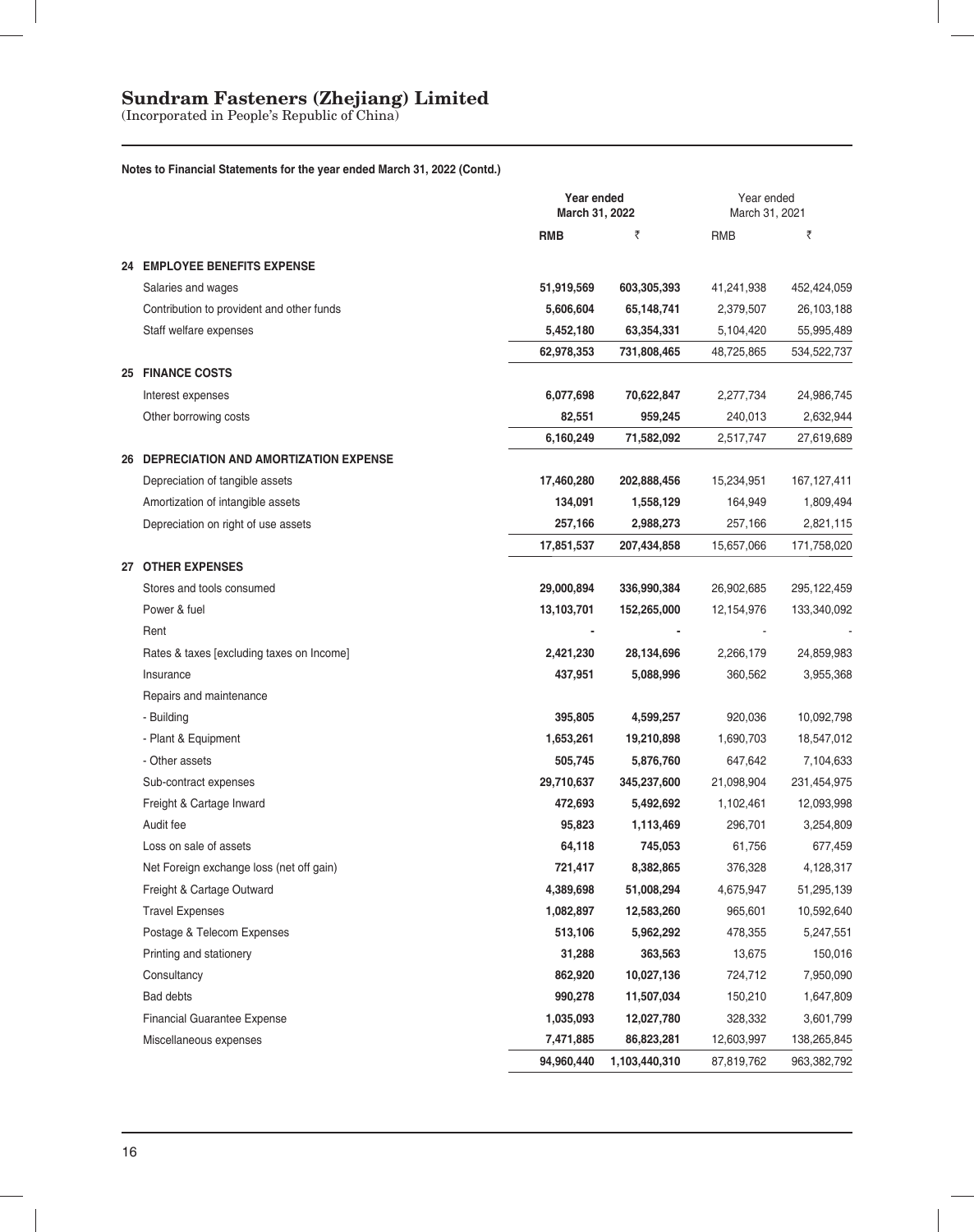|    |                                                                                                                                                                                                                                                           | Year ended<br>March 31, 2022 |             | Year ended<br>March 31, 2021 |              |  |
|----|-----------------------------------------------------------------------------------------------------------------------------------------------------------------------------------------------------------------------------------------------------------|------------------------------|-------------|------------------------------|--------------|--|
|    |                                                                                                                                                                                                                                                           | <b>RMB</b>                   | ₹           | <b>RMB</b>                   | ₹            |  |
| 28 | <b>INCOME TAX</b>                                                                                                                                                                                                                                         |                              |             |                              |              |  |
|    | The major components of income tax expense and the reconciliation<br>of expected tax expense based on the domestic effective tax rate of<br>Sundram Fasteners (Zhejiang) Limited at 25% and the reported tax<br>expense in profit or loss are as follows: |                              |             |                              |              |  |
|    | Profit or loss section                                                                                                                                                                                                                                    |                              |             |                              |              |  |
|    | Accounting profit before tax                                                                                                                                                                                                                              | 11,100,868                   | 129,008,755 | 23,347,208                   | 256,118,867  |  |
|    | Accounting profit before income tax                                                                                                                                                                                                                       |                              |             |                              |              |  |
|    | At China's statutory income tax rate of 25% (March 31, 2021: 25%)                                                                                                                                                                                         | 2,775,217                    | 32,252,189  | 5,836,802                    | 64,029,717   |  |
|    | Other adjustments                                                                                                                                                                                                                                         | 40,234                       | 463,353     | (1,714,043)                  | (18,803,051) |  |
|    |                                                                                                                                                                                                                                                           | 2,815,451                    | 32,715,542  | 4,122,759                    | 45,226,665   |  |
|    | Tax expense comprises of:                                                                                                                                                                                                                                 |                              |             |                              |              |  |
|    | Current income tax:                                                                                                                                                                                                                                       |                              |             |                              |              |  |
|    | Current income tax charge (net of Minimum alternate tax)                                                                                                                                                                                                  | 2,815,451                    | 32,715,542  | 4,122,759                    | 45,226,665   |  |
|    | Income tax expense                                                                                                                                                                                                                                        | 2,815,451                    | 32,715,542  | 4,122,759                    | 45,226,665   |  |
|    |                                                                                                                                                                                                                                                           |                              |             |                              |              |  |

#### **29 RELATED PARTY DISCLOSURES**

#### **Related Parties :**

#### **(I) Where Control exists:**

#### **(A) Ultimate Holding Company**

- 1. TVS Sundram Fasteners Private Limited, Chennai, India (from February 4, 2022)
- 2. T V Sundram Iyengar & Sons Private Limited, Madurai, India (upto February 3, 2022)

#### **(B) Holding Company**

- 1. Sundram International Limited, UK
- 2. Sundram Fasteners Limited

### **(II) Other Related Parties with whom transactions have been entered into during the year :**

#### **(A) Fellow Subsidiaries**

- 1. Sundram Fasteners Investments Ltd., Chennai,
- 2. TVS Upasana Ltd., Chennai,
- 3. Sundram Non-Conventional Energy Systems Ltd., Chennai,
- 4. Sunfast TVS Limited, Chennai,
- 5. TVS Engineering Limited, Chennai
- 6. TVS Next Limited, Chennai,
- 7. Cramlington Precision Forge Ltd., Northumberland, United Kingdom,
- 8. Sundram International Inc, Michigan, USA,
- 9. TVS Next Inc., Michigan, USA (Subsidiary of TVS Next Ltd.)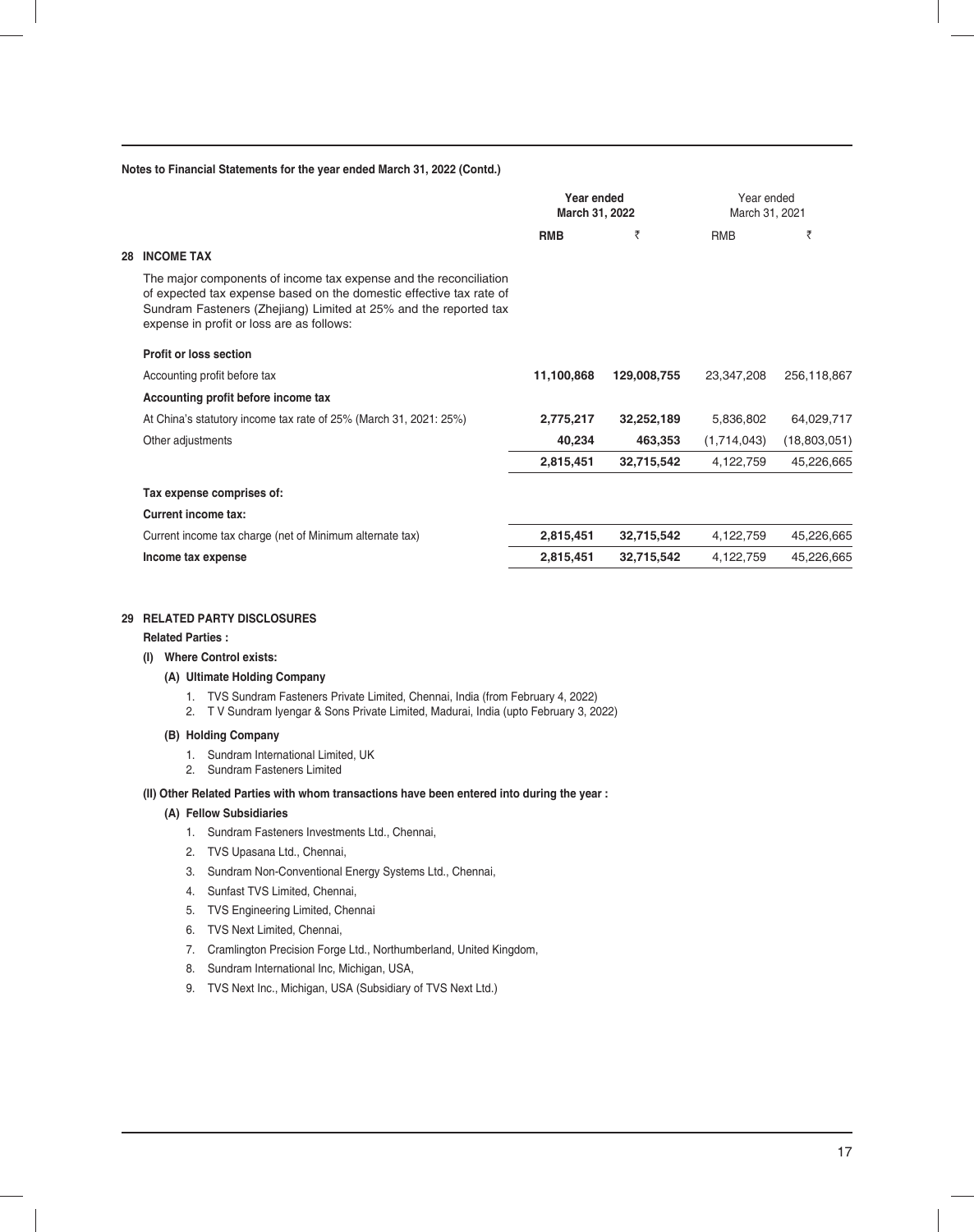(Incorporated in People's Republic of China)

### **Notes to Financial Statements for the year ended March 31, 2022 (Contd.)**

**(III) Transactions with related parties referred in (I) and (II) above, in ordinary course of business:**

| <b>Nature of transaction</b>          |            | <b>Ultimate Holding</b><br>Company |                | <b>Holding Company</b> |            | <b>Fellow Subsidiary</b><br>Companies | Associate  |   |  |
|---------------------------------------|------------|------------------------------------|----------------|------------------------|------------|---------------------------------------|------------|---|--|
|                                       | <b>RMB</b> | ₹                                  | <b>RMB</b>     | ₹                      | <b>RMB</b> | ₹                                     | <b>RMB</b> | ₹ |  |
| <b>Purchases</b>                      |            |                                    |                |                        |            |                                       |            |   |  |
| Goods and Materials                   | ۰          | ٠                                  |                |                        |            |                                       |            |   |  |
|                                       |            |                                    |                |                        |            |                                       |            |   |  |
| <b>Sales</b>                          |            |                                    |                |                        |            |                                       |            |   |  |
| Goods and Materials                   |            | ٠                                  |                |                        |            |                                       |            |   |  |
|                                       |            |                                    |                |                        |            |                                       |            |   |  |
| <b>Interest Received</b>              |            |                                    | (13340)        | (155011)               |            |                                       |            |   |  |
|                                       |            |                                    |                |                        |            |                                       |            |   |  |
| Dividend Paid                         |            |                                    | (28, 830, 668) | (335, 012, 367)        |            |                                       |            |   |  |
|                                       |            | ٠                                  | (3,07,15,730)  | (33,69,51,553)         |            |                                       |            |   |  |
| <b>Outstanding Balances</b>           |            |                                    |                |                        |            |                                       |            |   |  |
| Outstanding loan( due to the company) |            |                                    |                | ٠                      |            |                                       |            |   |  |
| Due to the Company                    |            |                                    |                |                        |            |                                       |            |   |  |
|                                       |            |                                    |                |                        |            | ۰                                     |            |   |  |
| Due by the Company                    | 969        | 11,570                             |                |                        |            | ٠                                     |            |   |  |
|                                       |            |                                    |                |                        |            | ٠                                     |            |   |  |

(Previous year figures are in brackets)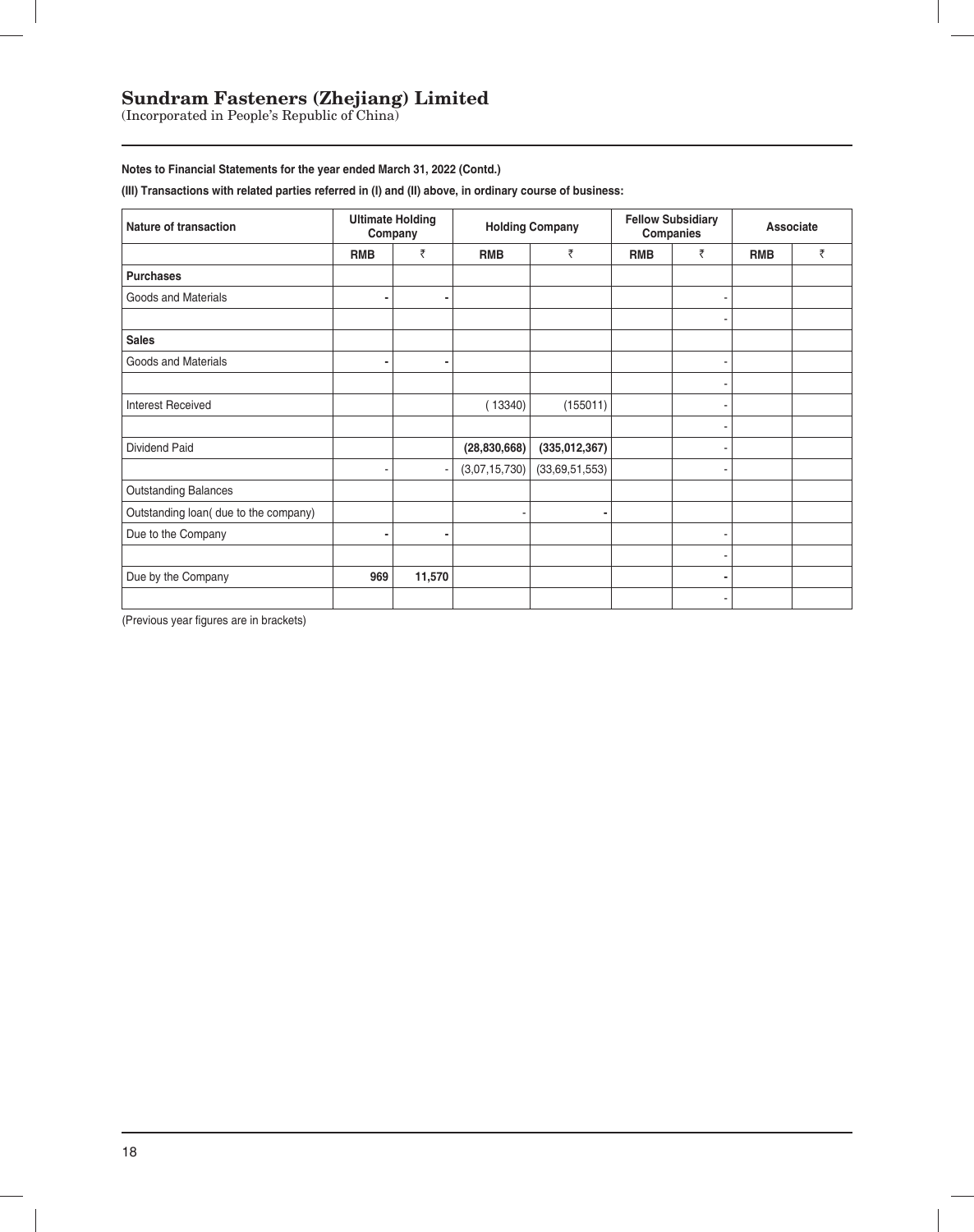### **30 DISCLOSURE ON FINANCIAL INSTRUMENT**

|                                    |            | As at 31 March 2022          |  |                       |   |                |              | As at 31 March 2021           |            |              |  |                       |   |                               |               |
|------------------------------------|------------|------------------------------|--|-----------------------|---|----------------|--------------|-------------------------------|------------|--------------|--|-----------------------|---|-------------------------------|---------------|
|                                    |            | <b>FVTPL</b><br><b>FVOCI</b> |  | <b>Amortised Cost</b> |   |                | <b>FVTPL</b> |                               |            | <b>FVOCI</b> |  | <b>Amortised Cost</b> |   |                               |               |
|                                    | <b>RMB</b> | ₹                            |  | <b>RMB</b>            | ₹ |                | <b>RMB</b>   | ₹                             | <b>RMB</b> | ₹            |  | <b>RMB</b>            | ₹ | <b>RMB</b>                    | ₹             |
| Financial assets:                  |            |                              |  |                       |   |                |              |                               |            |              |  |                       |   |                               |               |
| - Trade receivables                |            |                              |  |                       |   |                |              | 97,632,532 1,165,732,427      |            |              |  |                       |   | 98,460,230                    | 1,096,846,961 |
| - Cash and cash equivalents        |            |                              |  |                       |   |                | 13,516,833   | 197,584,213                   |            |              |  |                       |   | 5,794,775                     | 64,553,789    |
| - Others                           |            |                              |  |                       |   |                | 295,981      | 3,534,012                     |            |              |  |                       |   | 194,823                       | 2,170,332     |
| <b>Total Financial Assets</b>      |            |                              |  |                       |   |                |              | - 111,445,346 1,366,850,652   |            |              |  |                       |   | - 104,449,828 1,163,571,082   |               |
| <b>Non-Current liabilities</b>     |            |                              |  |                       |   |                |              |                               |            |              |  |                       |   |                               |               |
| Financial liabilities:             |            |                              |  |                       |   |                |              |                               |            |              |  |                       |   |                               |               |
| - Borrowings                       |            |                              |  |                       |   |                | 69,887,882   | 834,461,306                   |            |              |  |                       |   | 43,287,180                    | 482,219,185   |
| - Trade payables                   |            |                              |  |                       |   |                |              |                               |            |              |  |                       |   |                               |               |
| - Other payables                   |            |                              |  |                       |   |                |              |                               |            |              |  |                       |   |                               |               |
| Dues to others                     |            |                              |  |                       |   |                | 989,842      | 11,818,713                    |            |              |  |                       |   | 101,875                       | 1,134,892     |
|                                    |            |                              |  |                       |   | $\blacksquare$ | 70,877,724   | 846,280,019                   |            |              |  |                       |   | 43,389,055<br>÷,              | 483,354,077   |
| <b>Current liabilities</b>         |            |                              |  |                       |   |                |              |                               |            |              |  |                       |   |                               |               |
| <b>Financial liabilities:</b>      |            |                              |  |                       |   |                |              |                               |            |              |  |                       |   |                               |               |
| - Borrowings                       |            |                              |  |                       |   |                | 79,000,000   | 943,260,000                   |            |              |  |                       |   | 31,000,000                    | 345,340,000   |
| - Trade payables                   |            |                              |  |                       |   |                |              |                               |            |              |  |                       |   |                               |               |
| Dues to others                     |            |                              |  |                       |   |                | 5,50,73,761  | 65,75,80,705                  |            |              |  |                       |   | 8,61,50,114                   | 96,08,47,164  |
| - Other financial liabilities      |            |                              |  |                       |   |                |              |                               |            |              |  |                       |   |                               |               |
|                                    |            |                              |  |                       |   |                |              | - 13,40,73,761 1,60,08,40,705 |            |              |  |                       |   | - 11,71,50,114 1,30,61,87,164 |               |
| <b>Total Financial Liabilities</b> |            |                              |  |                       |   |                |              | - 20,49,51,485 2,44,71,20,724 |            |              |  |                       |   | - 16,05,39,169 1,78,95,41,241 |               |

#### **Fair value measurement hierarchy**

The company uses the following hierarchy for determining and disclosing the fair value of financial instruments by valuation technique:

Level 1: quoted (unadjusted) prices in active markets for identical assets or liabilities

Level 2: other techniques for which all inputs which have a significant effect on the recorded fair value are observable, either directly or indirectly Level 3: techniques which use inputs that have a significant effect on the recorded fair value that are not based on observable market data